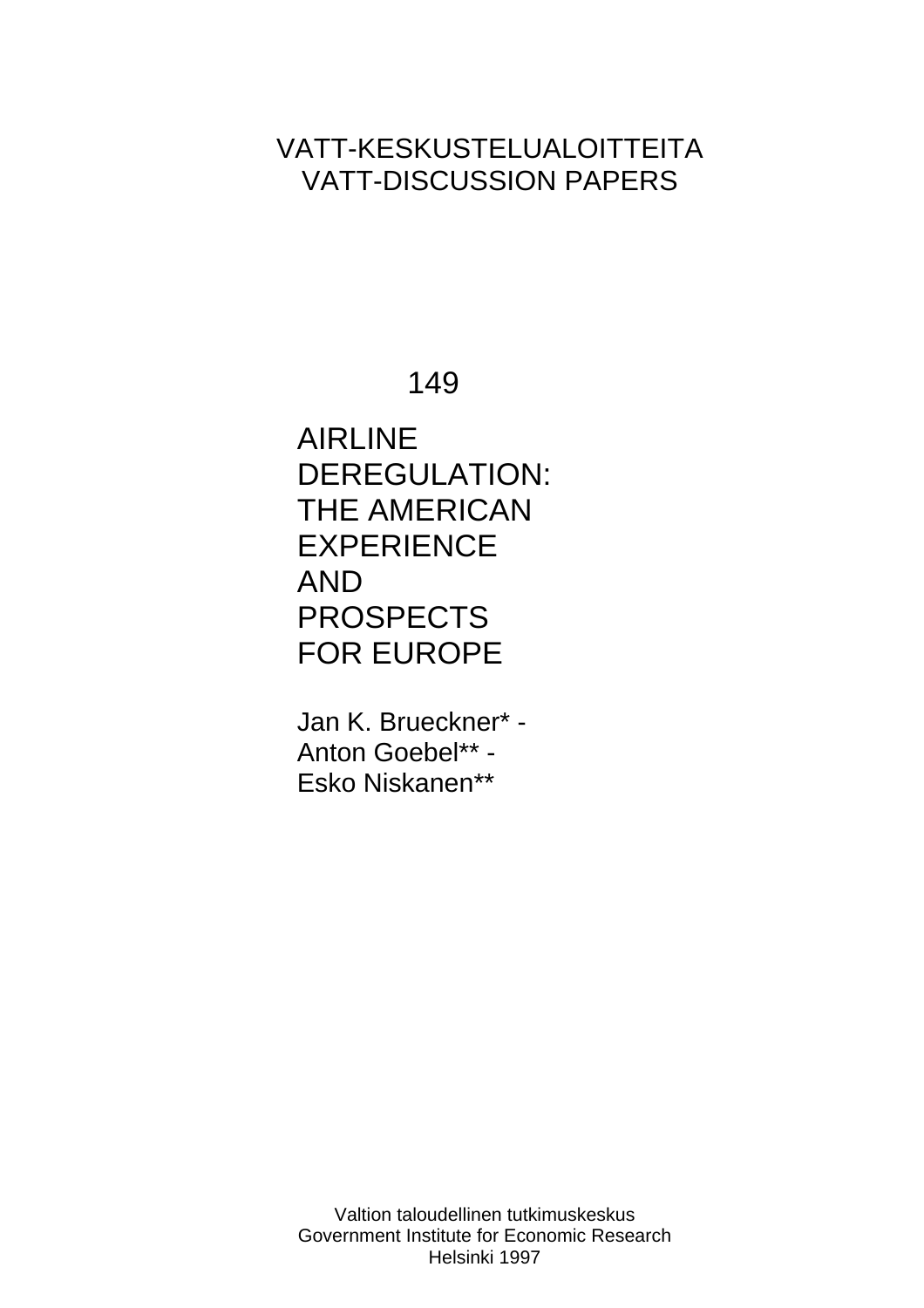- \* Department of Economics and Institute of Government and Public Affairs University of Illinois at Urbana-Champaign, 1206 South Sixth St. Champaign, IL 61820, USA.
- \*\* Government Institute for Economic Research, P.O. Box 269, FIN-00531 Helsinki, Finland.

ISBN 951-561-214-4

ISSN 0788-5016

Valtion taloudellinen tutkimuskeskus

Government Institute for Economic Research

Hämeentie 3, 00530 Helsinki, Finland

Email: esko.niskanen@vatt.fi

J-Paino Oy

Helsinki, December 1997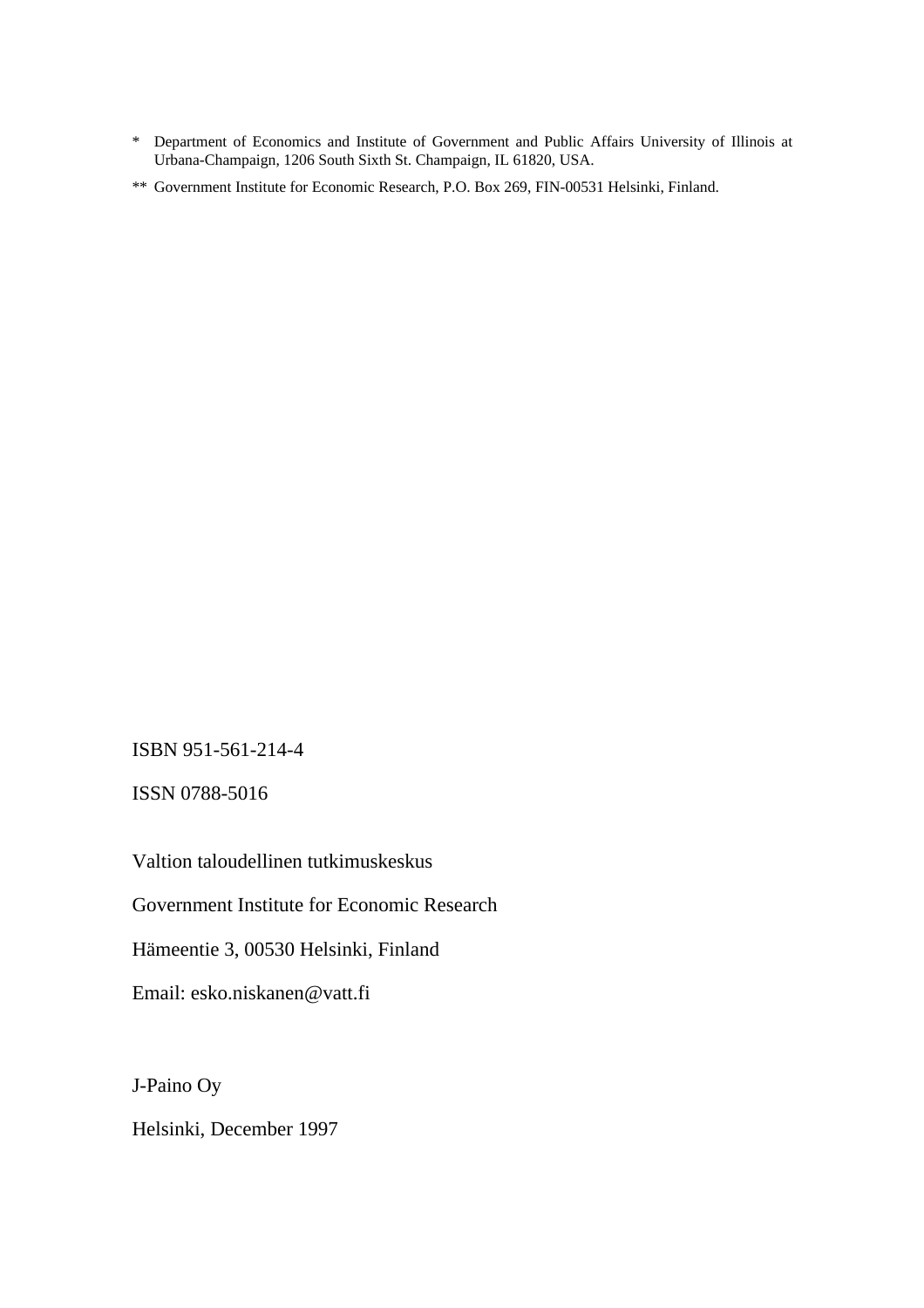BRUECKNER, JAN K. - GOEBEL, ANTON - NISKANEN, ESKO: AIRLINE DEREGULATION: THE AMERICAN EXPERIENCE AND PROSPECTS FOR EUROPE. Helsinki, VATT, Valtion taloudellinen tutkimuskeskus, Government Institute for Economic Research, 1997. (C, ISSN 0788-5016, No. 149) ISBN 951-561-214-4.

**Abstract:** This paper provides an exhaustive discussion of the impact of airline deregulation in the U.S., followed by a discussion of the likely effects of deregulation in the EU. The paper argues that the benefits of U.S. deregulation, as manifested in lower fares, were generated in part by the reorganization of route structures into hub-and-spoke networks. The same reorganization is identified as a means for improving airline efficiency in the EU, which is currently far below that of U.S. carriers. Such an efficiency improvement is necessary if EU deregulation is to lead to lower fares, as in the U.S. However, the paper identifies convenient rail service, which reduces the willingness of passengers to undertake circuitous airline trips, as one impediment to the formation of hub-andspoke networks. Another impediment is airport congestion, which is more serious in the EU than in the U.S.

## **Key words: airline industry, deregulation, EU**

BRUECKNER, JAN K. - GOEBEL, ANTON - NISKANEN, ESKO: AIRLINE DEREGULATION: THE AMERICAN EXPERIENCE AND PROSPECTS FOR EUROPE. Helsinki, VATT, Valtion taloudellinen tutkimuskeskus, Government Institute for Economic Research, 1997. (C, ISSN 0788-5016, No. 149) ISBN 951-561-214-4.

**Abstrakti:** Tutkimuksessa arvioidaan vuonna 1997 EU:ssa loppuunsaatetun ilmaliikenteen dereguloinnin vaikutuksia. Vertailukohtana on aikaisemmin USA:ssa toteutetun vastaavan dereguloinnin vaikutukset reitteihin, hintoihin ja viime kädessä hyvinvointiin. USA:ssa lentoyhtiöt muokkasivat dereguloinnin seurauksena reittinsä ns. hub-and-spoke -tyyppiseksi ja hinnat laskivat huomattavasti. Koko valtakunnan tasolla lentoyhtiöiden lukumäärä laski, mutta yksittäisten reittien tasolla kilpailu lisääntyi. Tilanne Euroopassa on erilainen, monesta syystä johtuen. Yksi tärkeä ero on se, että EU:ssa deregulointi koskee vain kolmasosaa markkinoista (charter-liikenne ja kansainvälinen liikenne poisluettuina). Muita tärkeitä eroja ovat ilmaliikenteen pahempi ruuhkautuminen Euroopassa sekä lyhyemmistä etäisyyksistä johtuva muiden liikennemuotojen, erityisesti rautateiden, kilpailu. Ilmaliikenteen dereguloinnin lopullisia vaikutuksia EU:ssa voidaan arvioida vasta EU:n yhteisen liikennepolitiikan valossa.

## **Asiasanat: ilmaliikenne, deregulointi, EU**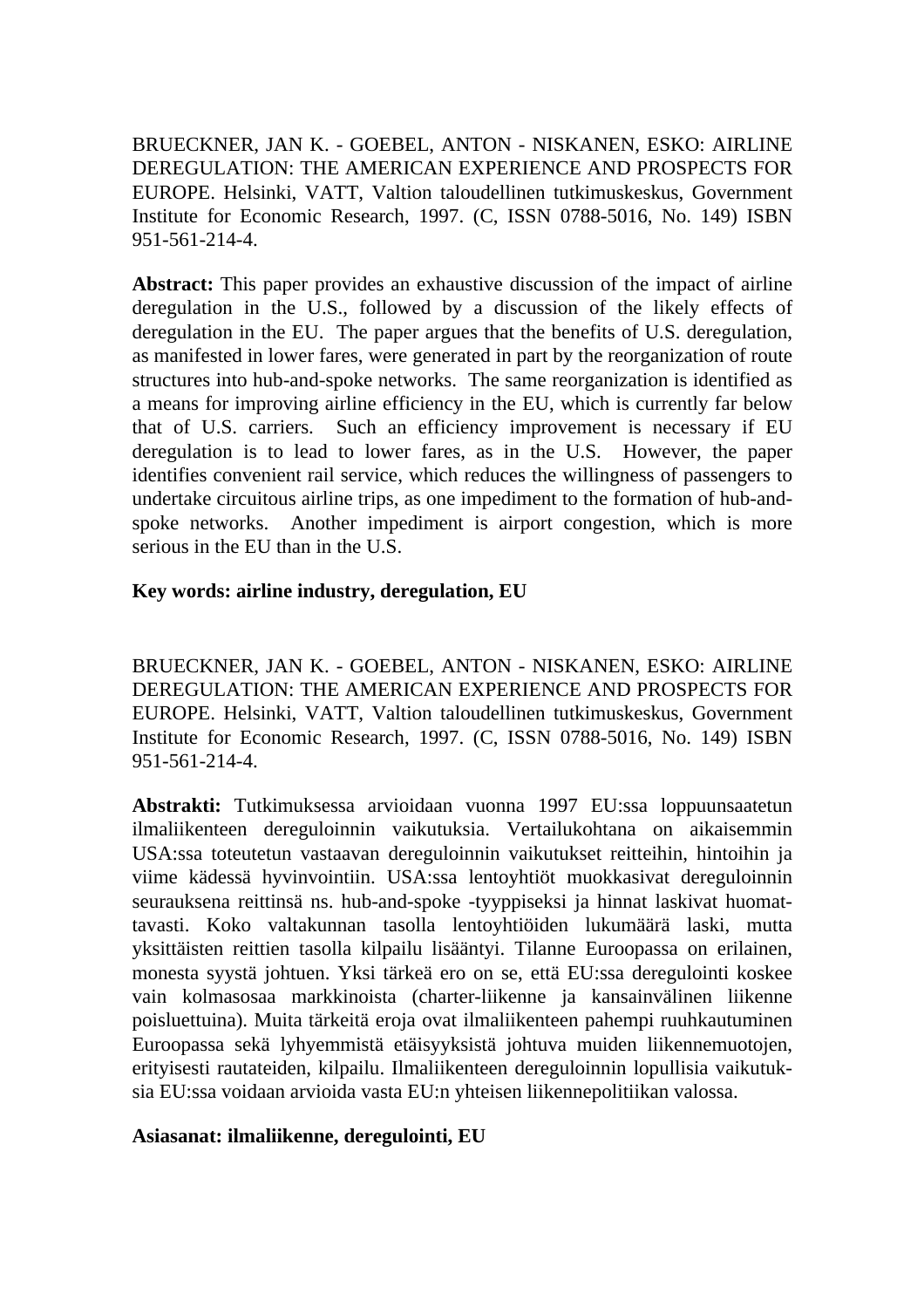## **Contents**

| 1. Introduction                                                        | $\mathbf 1$    |
|------------------------------------------------------------------------|----------------|
| 2. The U.S. Experience                                                 | $\overline{2}$ |
| 2.1 Effects of deregulation on fares                                   | $\overline{2}$ |
| 2.2 Effects of deregulation on competition                             | $\overline{4}$ |
| 2.3 The growth of hub-and-spoke networks                               | 6              |
| 2.4 The emergence of dominated airports                                | 11             |
| 2.5 The sources of deregulation's benefits                             | 14             |
| 3. Prospects for Europe                                                | 14             |
| 3.1 EU deregulation                                                    | 14             |
| 3.2 The initial conditions for EU deregulation                         | 15             |
| 3.3 The early (by the end of 1996) response to the EU deregulation     | 19             |
| 3.4 Route-structure reorganization and the longer-term impact on fares | 20             |
| 3.5 Airline alliances as a means of network improvement                | 23             |
| 3.6 Congestion at EU airports: effects and remedies                    | 25             |
| 3.7 The effects of intermodal competition                              | 28             |
| 4. Conclusion                                                          | 29             |

| <b>References</b> |  |
|-------------------|--|
|                   |  |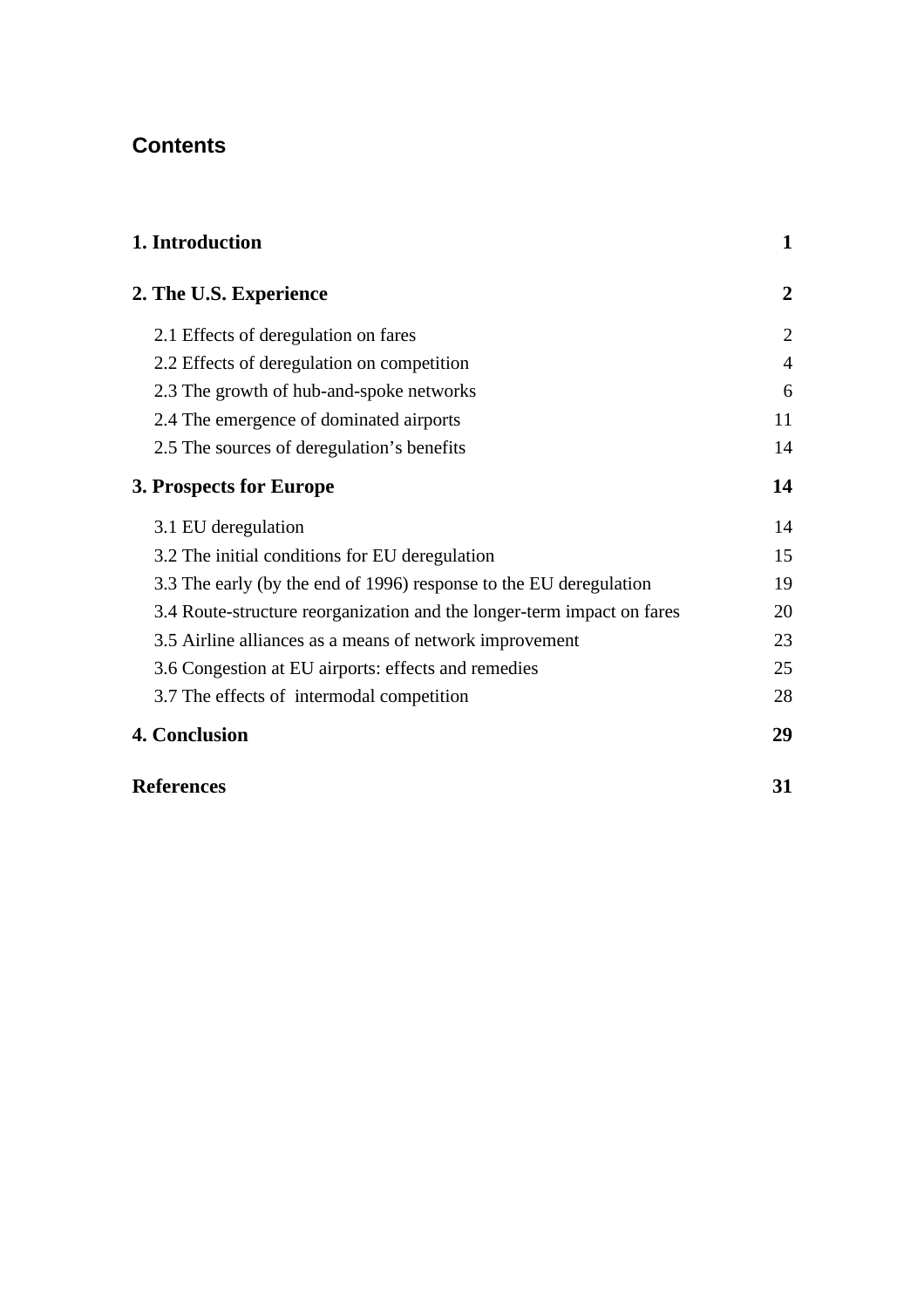## **Introduction**

Almost twenty years have elapsed since U.S. airlines were deregulated. The passage of the Airline Deregulation Act in 1978 initiated a period of dramatic restructuring of U.S. carriers, and most of the effects of deregulation had emerged by the mid 1980's. Prior to 1978, the Civil Aeronautics Board (CAB) exerted substantial control over the pricing practices and route structures of U.S. carriers. Fare changes required CAB approval, and entry and exit on individual routes were subject to similar scrutiny. In a bold stroke, the Deregulation Act abolished the CAB, following a short transition period. Thereafter, airlines were free to alter their route structures and to set fares competitively. The airlines responded rapidly to these new freedoms, altering the structure of the industry.

After a series of steps begun in the late 1980's, European airlines by mid-1997 faced a regulatory structure nearly identical to that introduced in the U.S. nearly 20 years previously. Unrestricted cabotage (the right to carry domestic passengers in another country), which became available in April 1997, was the last step in the removal of restrictions on the route structures of EU carriers. With this step, the freedom of European carriers to alter their route structures within the borders of the EU became fully equivalent to that enjoyed by American carriers within the borders of the U.S. In addition, internal fares within the EU can be set with almost as much freedom as domestic fares within the U.S. Domestic fares within individual EU countries are unregulated, and an international fare within the EU can be overturned only if the oversight bodies in both countries disapprove.

Since deregulation has proceeded by stages in Europe and has only recently been completed, most of its effects have not yet emerged. However, given the similarity of regulatory changes in the U.S. and the EU, a natural question is whether the ultimate effects of deregulation will be the same on both sides of the Atlantic. There has been considerable speculation on this question, both in the press and in the technical literature. The purpose of the present paper is to offer another contribution to this important inquiry.

In order to predict the likely impact of airline deregulation in the EU, it is important to gain an understanding of the range of effects that may be unleashed by a deregulation policy. These effects are well-documented in the U.S. case, both in the press and in a voluminous academic literature. The paper begins with a detailed survey of the U.S. experience following deregulation. The discussion starts in Section 2.1 by documenting the decline in airfares. Then, the discussion describes the changes in the structure of the airline industry that led to the fare decline, including the increase in competition at the city-pair level (Section 2.2) and the growth of hub-and-spoke networks (Sections 2.3 and 2.4). Synthesizing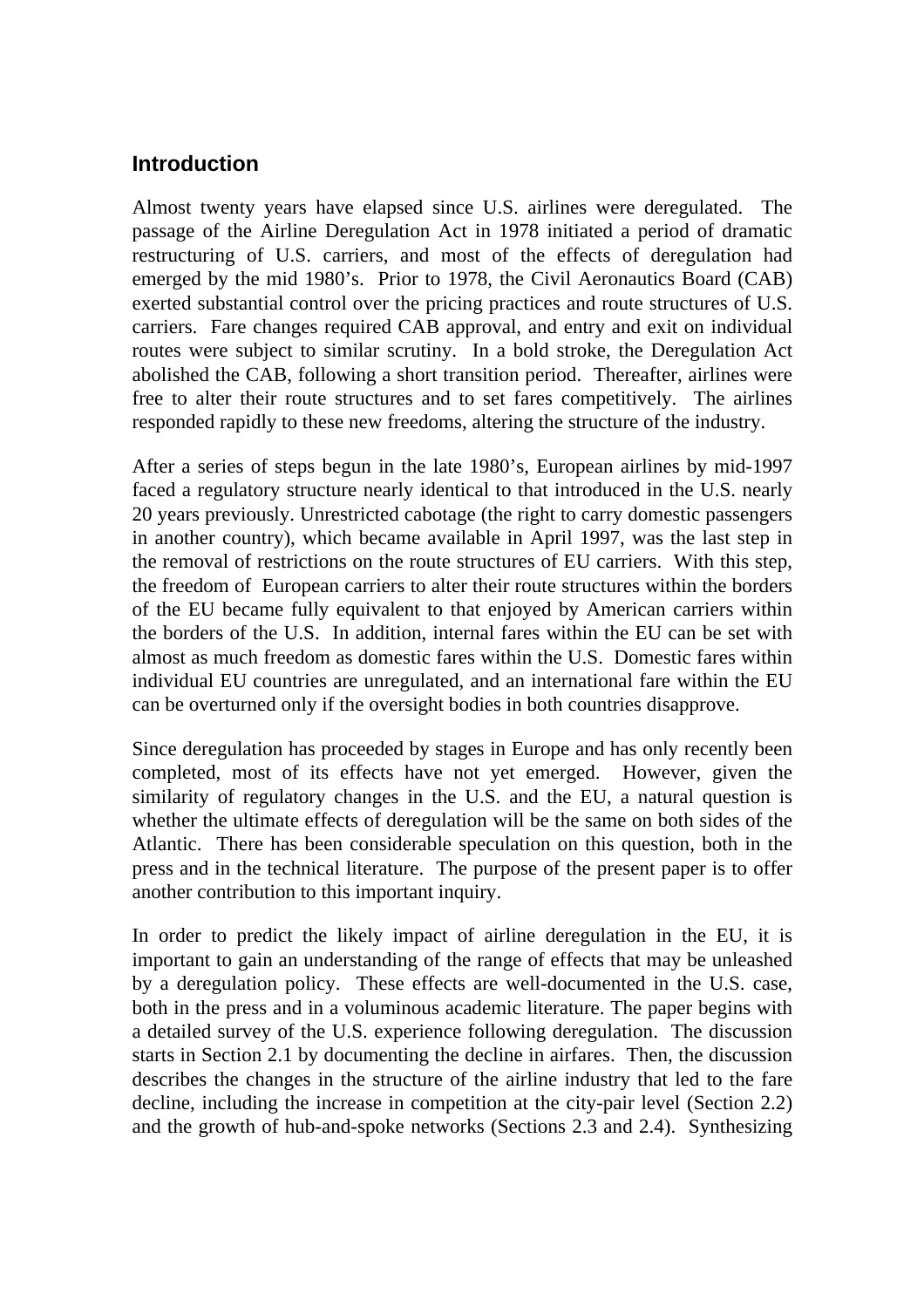the preceding results, Section 2.5 identifies the ultimate sources of the decline in airfares and of other deregulation's benefits.

With this background provided, Section 3 turns to the European case. To start, Sections 3.1 and 3.2 shortly summarize the features of EU deregulation and enumerate the important ways in which the EU context differs from that of the U.S. One important difference is government rather than private ownership of the EU carriers, which has contributed to low production efficiency and high labor costs. Another difference is that airport congestion is more serious in the EU than in the U.S. A third difference is that EU airlines face greater competition from train service than in the U.S., a consequence of shorter intercity distances and better railway technology.

Following this discussion of initial conditions, Section 3.3 describes the early (by the end of year 1996) response to deregulation by the European carriers. Sections 3.4-3.5 then consider the likely longer-term effects of deregulation on fares and route structures. Sections 3.6 and 3.7 discuss the roles of congestion at EU airports and of intermodal competition, both of which are more important in Europe than in the U.S. A major conclusion of the paper is that solving the airport-congestion problem may be a key to reaping the full benefits of deregulation in the EU. The discussion argues that congestion pricing at EU airports is the preferred way of attacking airport congestion. Section 4 offers conclusions.

## **The U.S. Experience**

 $\overline{a}$ 

## **Effects of deregulation on fares**

The ultimate measure of the success of a deregulation policy is its effect on prices.<sup>1</sup> The evolution of airfares in the U.S. following deregulation has been studied extensively, and the most up-to-date appraisal is provided by Morrison and Winston (1995). Their evidence shows that the average domestic fare in the U.S., expressed in 1993 dollars per passenger mile, fell from \$0.21 in 1976 to \$0.14 in 1993, for a decrease of 33 percent. While this decline in the "yield" per mile is noteworthy, appraising the benefits of deregulation requires a comparison between the given decline and the trend that fares would have followed in the absence of deregulation. Morrison and Winston make this comparison by using the CAB's old fare formula to generate hypothetical fares under a regulated regime for all the trips that actually occurred after deregulation.

<sup>&</sup>lt;sup>1</sup> Other welfare impacts, such as those from the higher time cost of travel and greater flight frequency, are discussed in Section 2.5 below.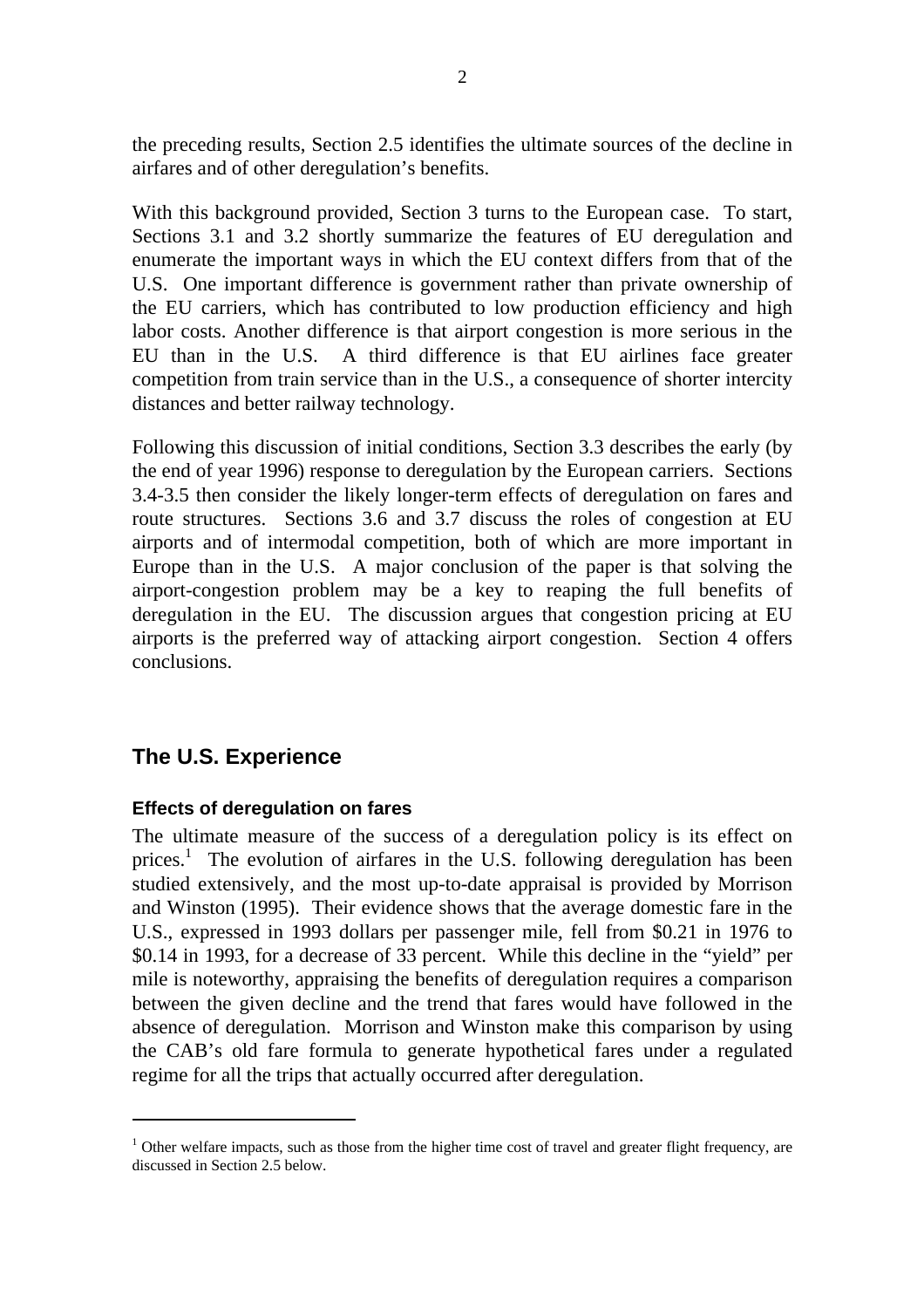Morrison and Whinston conclude that constant-dollar fares in 1993 were 19 percent lower than they would have been in the absence of deregulation. Deregulation thus accounted for 58 percent (19/33) of the fare decline through 1993, with the remaining 42 percent due to other factors. Using this figure, the trips passengers actually took in 1993 would have cost \$12.4 billion dollars more had deregulation not occurred. This substantial sum is one measure of consumer benefits from airline deregulation.

The fare impact of deregulation is also highlighted by Morrison and Winston´s comparison of U.S. yields with yields in airline markets in the rest of the world. In 1969, the U.S.-average yield was 4.8 percent below that in the rest of the world. By 1990, the U.S. advantage had increased to 23 percent. This widening gap between fares inside and outside the U.S. further testifies to the benefits of deregulation.

While it generated lower fares, deregulation also led to a substantial increase in the dispersion of fares. Greater dispersion has been a result of the use of "yield management" practices by the carriers. Yield management exploits a number of price-discrimination mechanisms in order to charge different fares for a given trip depending on the price sensitivity of the passenger. Price-sensitive passengers are charged low fares, while passengers with less price sensitivity are charged high fares. In addition, as the flight date approaches, the carrier's yieldmanagement system reallocates unsold aircraft seats between the fare classes in an optimal fashion in order to extract the most revenue from the flight. This ability to adjust seat allocations (and to alter fares) on minute-by-minute basis is tied to the growth of computer-reservation systems, which became important competitive tools following deregulation.

The key to airline price discrimination is to generate market segmentation between the price-sensitive leisure traveller and price-insensitive business passenger. The main mechanism for doing so in the U.S. is the Saturday-nightstay requirement, which imposes a burden on the business passenger without affecting the vacationer. Trips involving a Saturday-night stay therefore can be priced cheaply without attracting business passengers, who pay high fares for midweek trips that are shunned by leisure travellers. Another market segmentation device is the advance-purchase discount, which is easily used by travellers planning ahead for a vacation but is unavailable to business travellers making a last-minute booking.

A number of studies have documented the increase in fare dispersion under deregulation. Evans and Kessides (1993) investigate the distribution of fares on each U.S. route over the 1978-1988 period. They compute the yield per mile for fares at the  $10^{th}$ ,  $50^{th}$ , and  $90^{th}$  percentiles for each route, and then average the percentile figures across routes. Their results show that while the  $90<sup>th</sup>$  percentile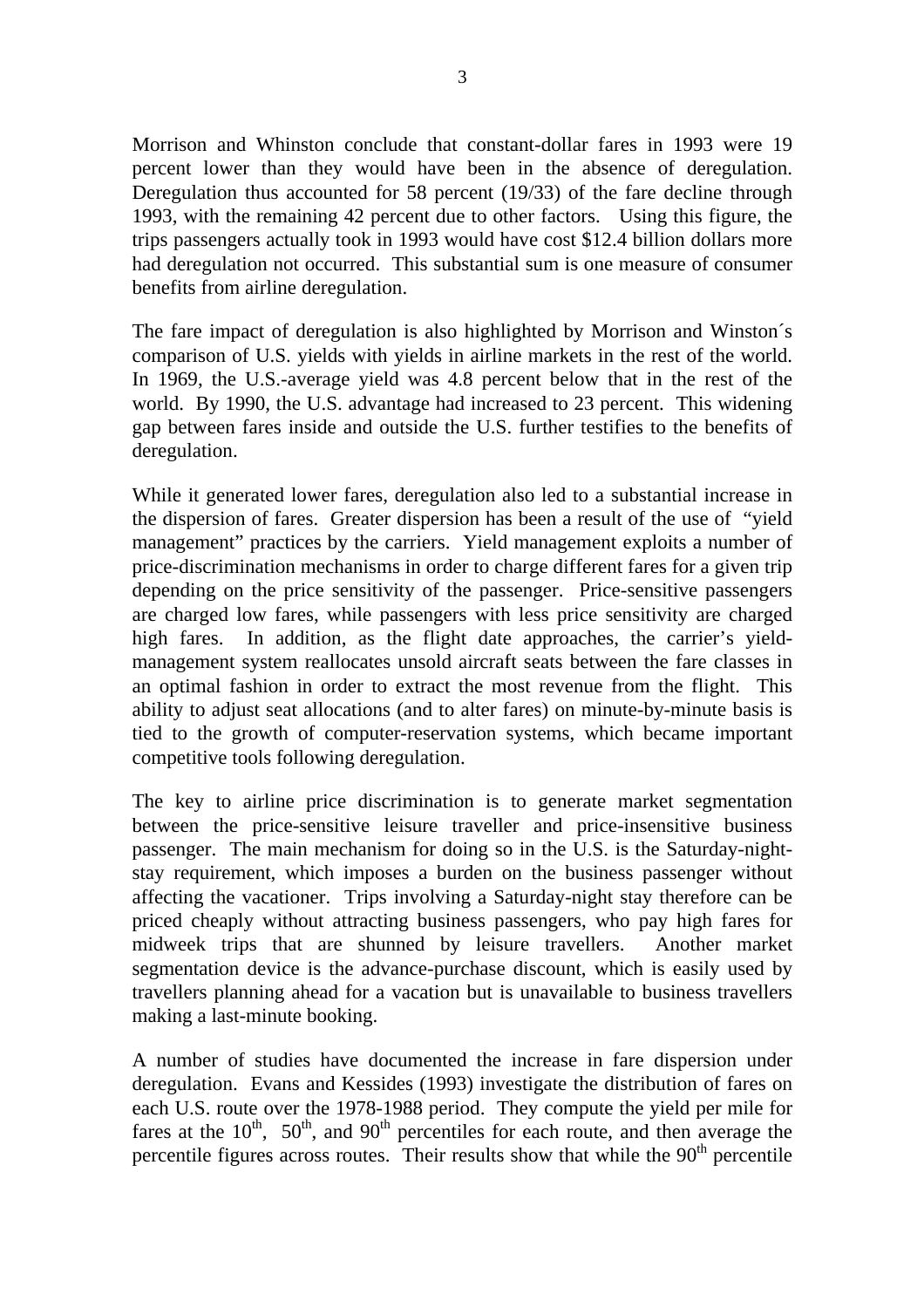yield was 50 percent higher than the  $10^{th}$  percentile yield in 1978 (\$0.30 vs. \$0.20 in 1988 dollars), by 1988 the 90<sup>th</sup> percentile yield was nearly triple the  $10^{th}$ percentile yield (\$0.40 vs. \$0.15). This trend toward greater dispersion can also be seen in Figure 2.5 of Morrison and Winston (1995), which shows that the 1993 fare distribution has a flatter peak and wider tails than the 1978 distribution (it is also centered to the left, indicating lower fares). Providing a different measure of fare dispersion, Borenstein and Rose (1994) show that the expected fare difference in 1986 between two passengers randomly selected from a given route equals 36 percent of the route's mean fare. All of these findings confirm the observation, frequently encountered in the press, that the fares paid by passengers sitting next to one another on an airplane may differ by hundreds of dollars.

Although fare dispersion is often criticized by popular commentators, economists have argued that the observed dispersion is socially desirable. For example, the ability to make a seat reservation close to a flight's departure date is valuable for business travellers. However, the airline takes a chance that seats will go unfilled by holding them open until the last minute. To reward the airline for this risk, fares for last-minute bookings should be high relative to advance-purchase fares.

#### **Effects of deregulation on competition**

The decline in fares described above has resulted from a number of changes in the structure of the airline industry. First, deregulation has changed the extent of concentration within the industry, both at the national level and the route level. Table 1, which is taken from Brueckner and Spiller (1994), shows the percentage of the national market controlled by the four largest firms as well as the "effective number of competitors." The latter number is derived by first computing the Herfindahl index, which equals the sum of squares of the market shares of firms in the industry. A smaller value indicates a more even distribution of shares and thus less concentration. The effective number of competitors is computed by taking the reciprocal of the Herfindahl index, with a larger number indicating less concentration. As can be seen, the four-firm concentration ratio drops slightly in the middle of the 1978-1988 period, and the effective number of competitors jumps substantially, only to fall below its original level by 1988. This level indicates that the extent of concentration in 1988 is the same as if eight equal-size firms competed in the industry. A similar calculation reported by Morrison and Winston (1995) shows that the effective number of competitors remained roughly unchanged between 1988 and 1993, indicating little further change in concentration.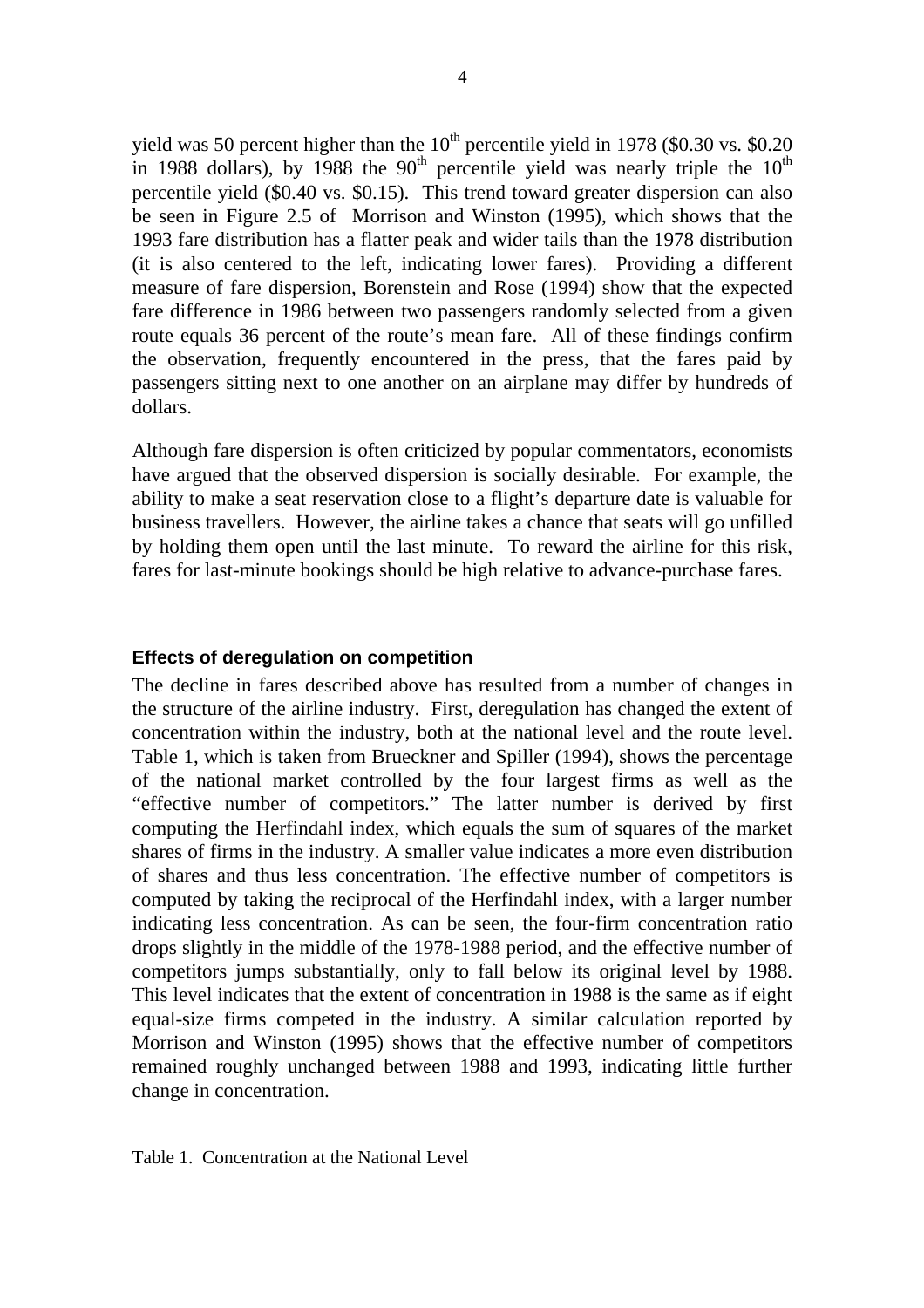|                                  | 1978 | 1984  | 1988 |
|----------------------------------|------|-------|------|
| Four-firm concentration ratio    | .591 | .536  | .591 |
| Effective number of competitors* | 8.85 | 11.13 | 8.03 |

\* Equal to the inverse of the Herfindahl index.

Source: Brueckner and Spiller (1994).

The increase in concentration in the mid-1980's surprised the proponents of deregulation, who had expected a growth in the number of competitors in the industry. The source of the increase was a wave of fourteen mergers in the period 1985-1987, as noted by Morrison and Winston (1995), as well as the failure of discount carriers such as People's Express and Air Florida. While the increase in concentration at the national level was unexpected, the proponents of deregulation were partly vindicated by favorable developments at the city-pair level. Competition at the level of individual city-pair markets has risen since deregulation. In other words, even though the industry contains fewer firms at the national level, the number of carriers competing in individual markets grew. This was possible because industry concentration led to an increase in the national coverage of individual carriers, so that their route structures overlapped in more city-pair markets.

The increase in competition at the city-pair level is seen in Table 2, which is also taken from Brueckner and Spiller (1994). Note that while national concentration increased between 1984 and 1988, concentration at the city-pair level did not reflect this trend, with the effective number of competitors remaining constant at a level above its value prior to deregulation. While Table 2 focuses on large markets, Morrison and Winston (1995) perform similar calculations using data from all city-pair markets. Their results reveal the same favorable pattern as in Table 2 up to 1988. Moreover, the improvement in city-pair competition was maintained between 1988 and 1993, with the effective number of competitors remaining roughly constant over this latter period.

|                         | 1978 | 1984 | 1988 |
|-------------------------|------|------|------|
| Largest $100$ markets** | 1.89 | 2.72 | 2.72 |
| Largest 300 markets     | 1.86 | 2.36 | 2.42 |
| Largest 500 markets     | 1.71 | 2.23 | 2.30 |

Table 2. Concentration at the City-Pair Level

(Measured as the Effective Number of Competitors\*)

\* Equal to the inverse of the Herfindahl index.

\*\* Markets ranked by 1988 origin and destination traffic.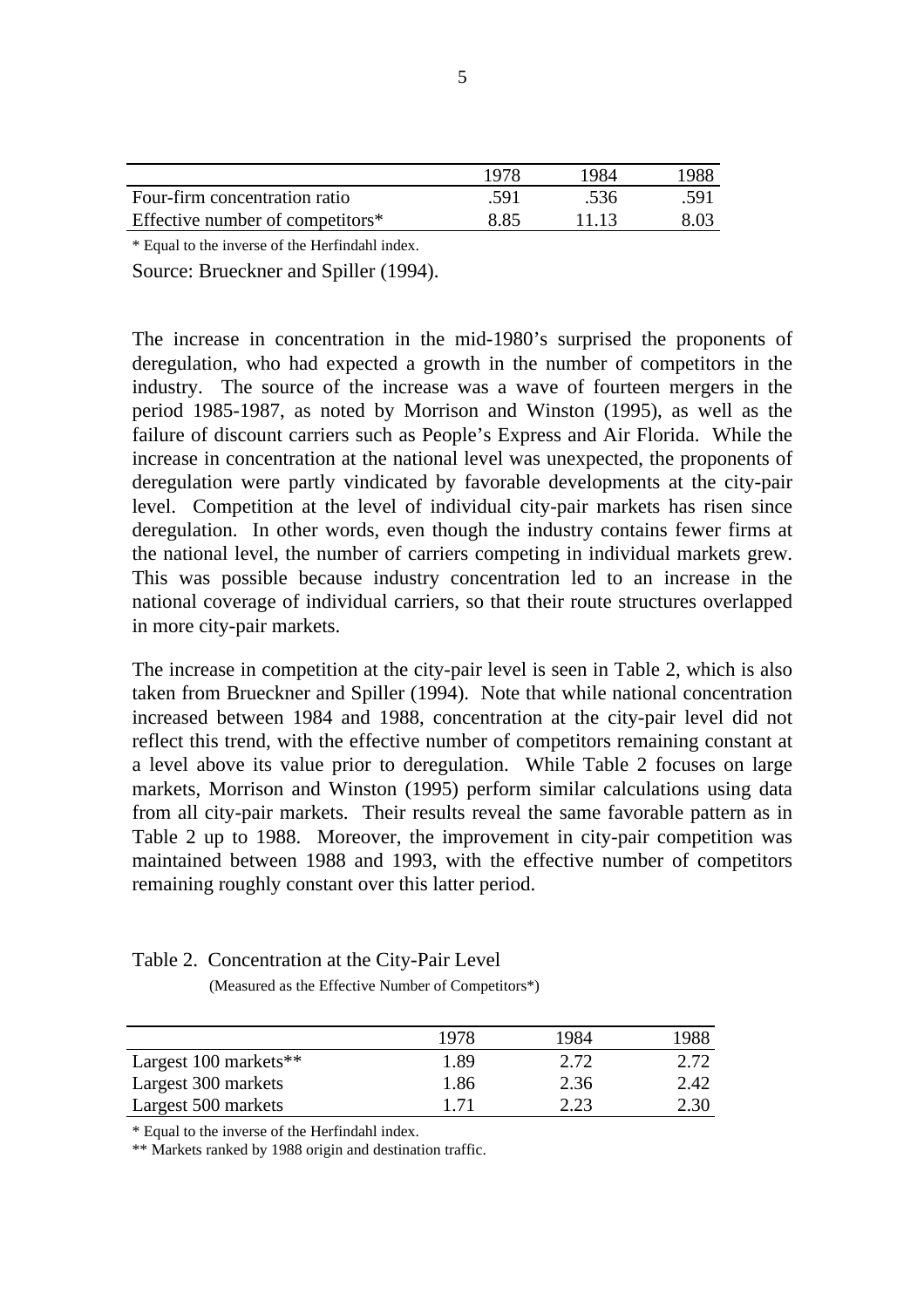Source: Brueckner and Spiller (1994).

While actual competition is important in maintaining low prices in a market, the threat of entry may also be effective in preventing price increases. This notion was formalized in the theory of "contestable markets," which provided an important conceptual underpinning for the movement toward airline deregulation. Contestable-market theory implies that fares in an airline city-pair market should respond to the presence of "potential competitors." These are airlines that do not currently serve the market but could easily enter. Extensive research has confirmed that potential competition indeed has a restraining effect on airfares. Typically, potential competition is measured by counting the number of airlines that serve both endpoints of a city-pair market without serving the market itself. The assumption is that such carriers could easily provide service in the given market if they chose to do so. Since research shows that fares in a city-pair market fall as the number of potential competitors rises, an additional force beyond the growth in actual competition (as seen in Table 2) helps to maintain low fares in the deregulated environment.

#### **The growth of hub-and-spoke networks**

The most visible effect of deregulation was the reorganization of the carriers' route networks. This reorganization has been a major source of the fare decline in the post-deregulation period. While the pre-deregulation networks have been described as "haphazard," reflecting the intrusive effect of the CAB, the carriers were free to redesign their route structures following deregulation. The result was the widespread adoption of the hub-and-spoke network. In such a network, passengers from each city are flown to a hub airport, where they change planes before flying on to their eventual destinations. Such a network is shown in Figure 1, where H denotes the hub airport and where  $C_1, C_2, ..., C_n$  denote the n cities that are endpoints of the network. A passenger travelling from city  $C_2$  to city  $C_n$ , for example, first travels along the spoke route from  $C_2$  to H and then, after a short layover at the hub, travels in a different airplane along the spoke route from H to  $C_n$ .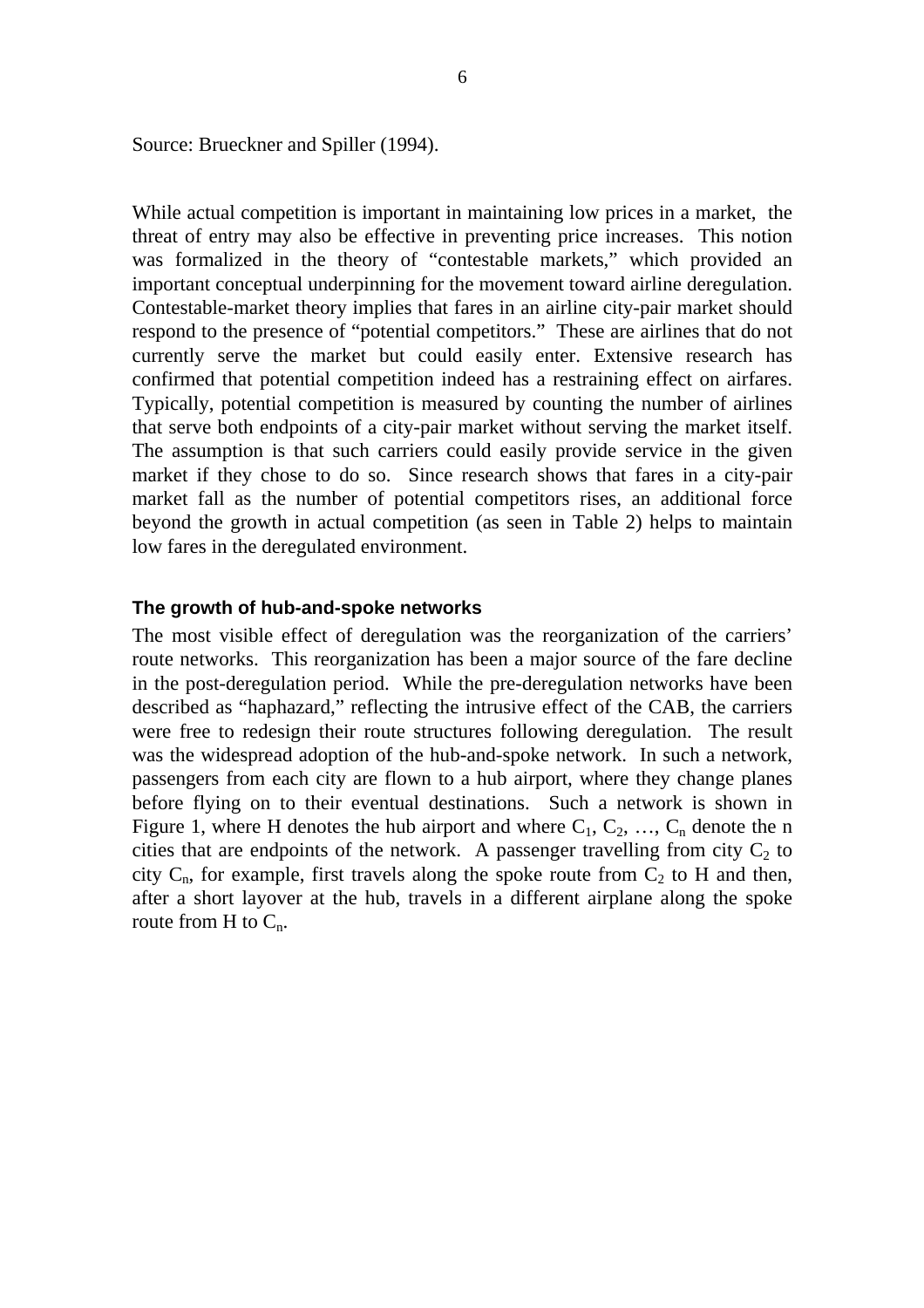*Figure 1. A Hub-and-Spoke Network*



In contrast to the hub-and-spoke (HS) network, another way of connecting the cities in Figure 1 would be via a point-to-point network, in which airplanes are flown between each pair of cities. Thus, instead of travelling through the hub, the passenger going from  $C_2$  to  $C_n$  would travel nonstop on an airplane flying directly between these cities. Since there are n+1 cities in Figure 1 (including the hub), the number of separate route segments required in a point-to-point network is equal to  $n(n+1)/2$ . By contrast, inspection of Figure 1 shows that the number of route segments (spoke routes) required in an HS network is equal to n, a much smaller value.

Assuming that traffic in the individual city-pair markets is the same under the two types of networks, it is clear that the traffic level on each spoke route of an HS network is much higher than on the individual route segments of a point-to-point network. For example, under the HS network, all the traffic in and out of city  $C_2$ travels along the spoke to the hub, while under the point-to-point network, the nonstop segment from  $C_2$  to city  $C_n$  carries only the traffic between these cities.

The higher traffic density on the spokes of an HS network confers a cost advantage on the airline. The reason is the existence of economies of traffic density, which means that the airline's cost per passenger on a route segment is a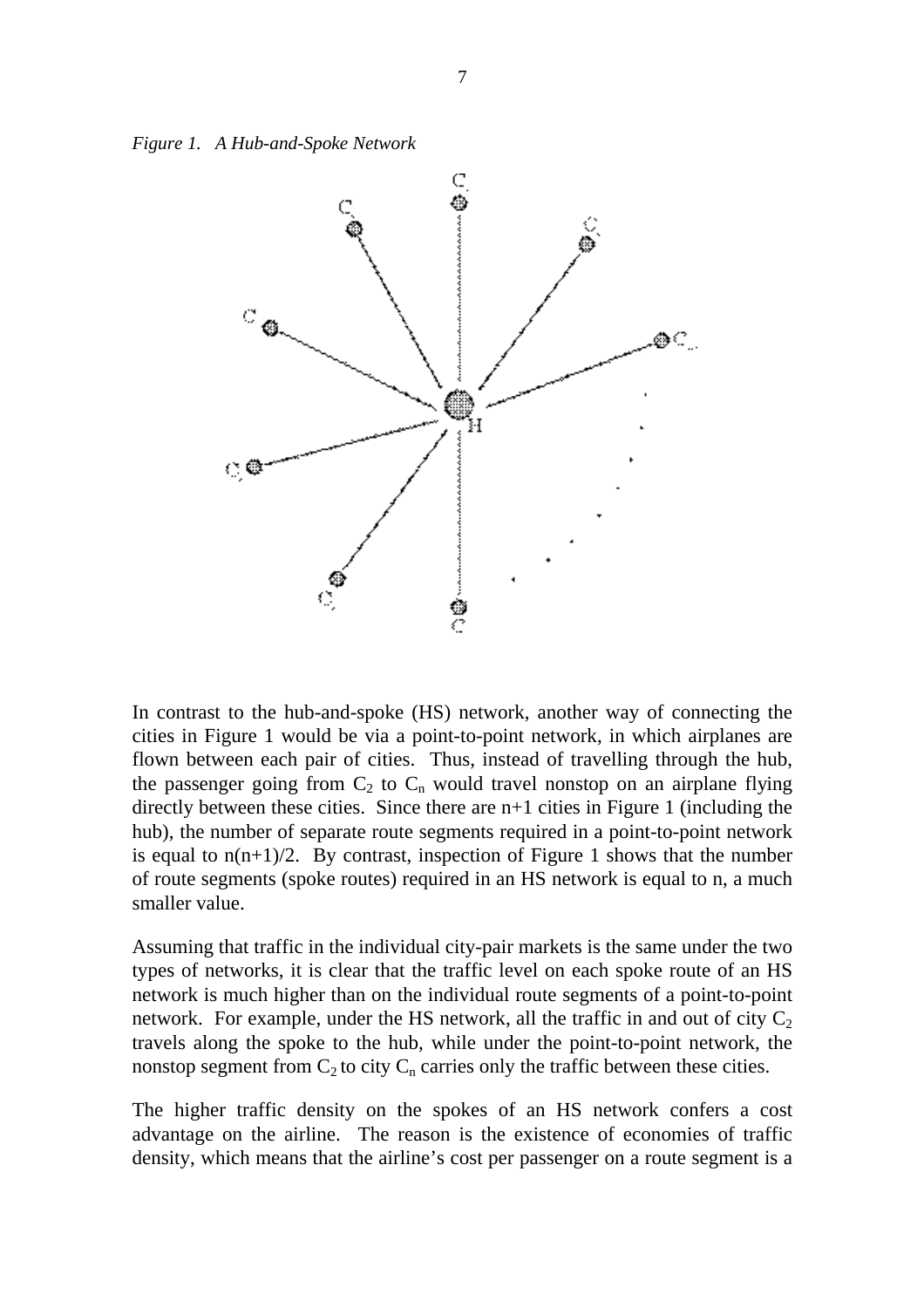decreasing function of traffic density on the segment. This means, for example, that the cost of transporting 1000 passengers per day along a single route segment is lower than the cost of transporting 250 passengers per day along four separate route segments. Because the HS network concentrates traffic on relatively few route segments, the airline benefits from economies of traffic density. A disadvantage, however, is that passengers travel farther on average under an HS network than under a point-to-point network. As long as the endpoint cities are relatively close to the hub, however, the extra cost of this more-circuitous routing is dominated by the gains from economies of density, making the HS network cheaper to operate.

Economies of traffic density arise from several sources. First, high traffic density allows the use of larger aircraft, which are cheaper to operate than smaller aircraft on a per seat basis. For example, the cost per seat mile of operating a Boeing 727-200 is \$0.036 while the cost per seat mile for a DC-10 is \$0.028 (see McGowan and Seabright (1989)). In addition, high traffic density permits greater flight frequency, which allows more-intensive aircraft operation (more flight hours per day). Economies of density also arise from elements of an airline's costs that are partly fixed, and thus independent of traffic density. These include cost of ground facilities at the endpoints of a route and salaries for ticket agents and baggage handlers. These costs can be spread across more passengers as traffic density on a route rises. $<sup>2</sup>$ </sup>

Brueckner and Spiller (1994) provide evidence on the strength of economies of density. They estimate an econometric model that shows how an airline's costs vary with the level of traffic on a route segment. Their results can be illustrated by considering how costs vary in three types of HS networks: a high-density network, such as Delta's Atlanta network, which carried approximately 36,000 passengers per quarter on an average spoke route in 1985; a moderate-density network like US Air's Pittsburgh network, which carried around 24,000 passengers per quarter on an average spoke; a low-density network like Ozark's St. Louis network, which had average spoke traffic of about 12,000. Brueckner and Spiller's results show that an airline operating a high-density network like Delta's could carry an extra passenger along a spoke route for an incremental cost

 $\overline{a}$ 

 $2$  It is often said that HS networks reflect economies of scope. Such economies arise when two products can be produced more cheaply when they are produced jointly by a single firm rather than separately by two firms. However, usage of this term is somewhat misleading in the airline context. Rather, it is better to view the HS airline as a multiproduct firm whose production process involves cost complementarities across products. The products are air travel in individual city-pair markets, and cost complementarities arise because of economies of density and the joint use of network spokes. For example, by increasing traffic density on the spoke between city  $C_2$  and the hub, an increase in traffic in city-pair market  $C_2$ - $C_n$ lowers the cost of providing service in city-pair market  $C_2-C_5$ , indicating cost complementarities between these two products. A theoretical analysis of HS networks is provided by Brueckner and Spiller (1991).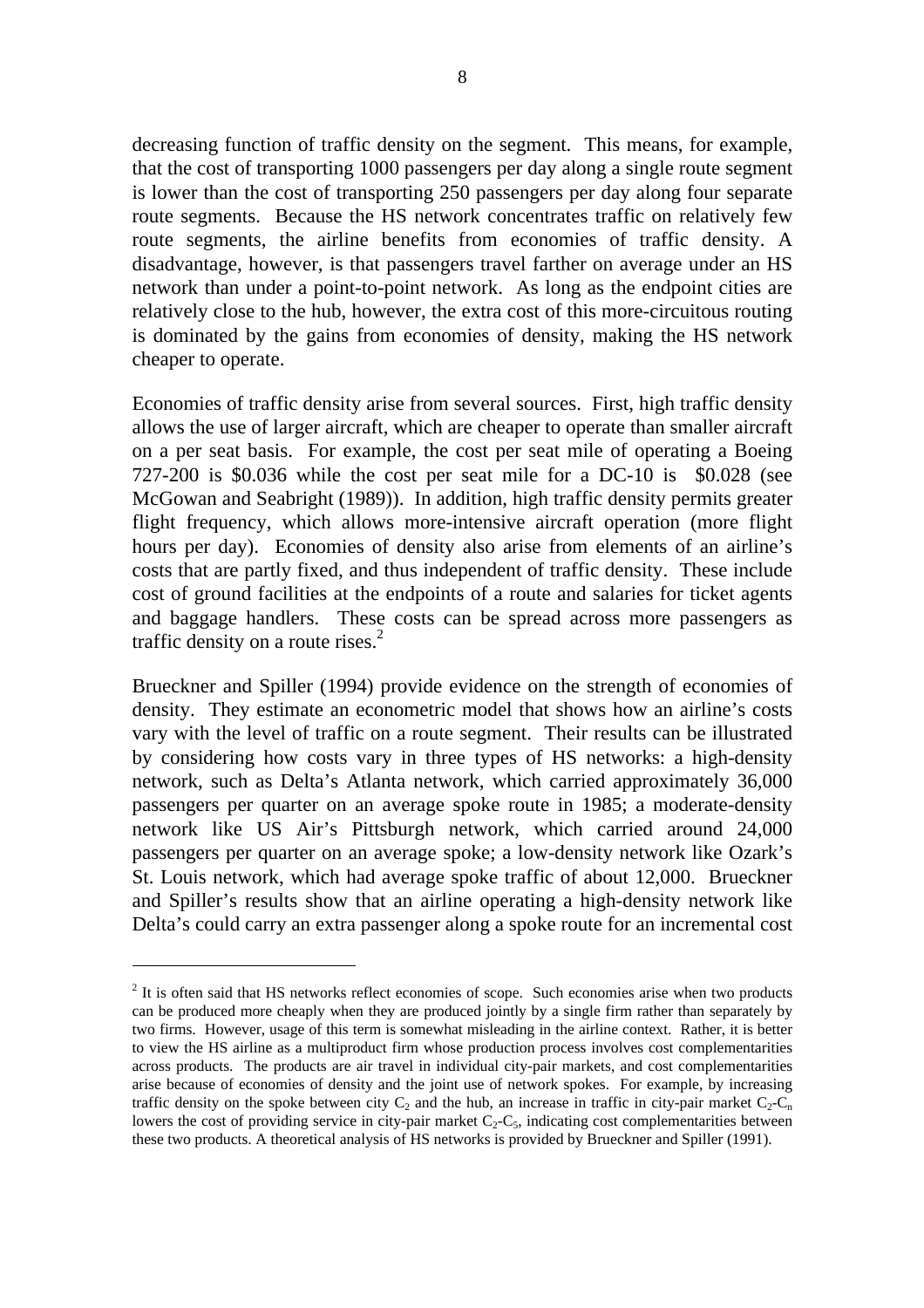of \$107. By contrast, an airline operating the moderate-density network would incur an incremental cost of \$113, while the incremental cost in a low-density network would be \$134. Thus, the incremental cost of carrying an extra passenger is 25 percent higher in the low-density network. The evidence therefore reveals a strong cost motive for achieving high traffic densities, which in turn creates a powerful incentive to form HS networks. Moreover, the results show that once an HS network is created, the carrier benefits from any steps that can be taken to raise traffic density within the network, such as addition of more endpoints.<sup>3</sup>

The growth of HS networks after deregulation can be seen in the changing share of direct vs. connecting routes flown by the major carriers. Diagrams in Morrison and Winston (1995) (Figures 6-2 through 6-5) show that, for American, Delta, US Air and United, the share of city-pair markets served by connecting routes was 50 percent or less for each carrier in 1978. By 1993, however, the large majority of each carrier's city-pair markets were served by connecting routes, with the share of direct service falling to around one-third in each case. However, since direct routes on average carry more passengers than connecting routes, this pattern overstates the growth of connecting traffic. In fact, Morrison and Winston's results show that the share of passengers flying on connecting flights rose only slightly from 28 percent in 1978 to 32 percent in 1993. Underlying this slight increase, however, is a dramatic increase in the number of connecting passengers who made on-line connections, staying on the same carrier. Only one-third of connections were on-line in 1978, while nearly 100 percent were on-line in 1993. Therefore, while a change of plane meant a change of airline for most connecting passengers in 1978, by 1993 almost all connecting passengers stayed within a single carrier's HS network.

While route reorganization into an HS network facilitates efficient travel within a given set of endpoint cities, network economies encourage airlines to add endpoints to the network. By adding a single spoke route to one new city (say  $C_{n+1}$ ) in the network of Figure 1, the airline can provide service in n+1 new citypair markets. As a result, network expansion is highly desirable, and this can be seen in the growth of the number of endpoints served by the major airlines following deregulation. Table 3, which is taken from Brueckner and Spiller (1994), documents this expansion through 1988, showing that the number of endpoints more than tripled for some carriers. Table 4, which is adapted from Evans and Kessides (1993), shows the resulting growth in the number of city-pair markets served by the major carriers, a consequence of the extension of service to more endpoints. As noted above, this expansion in the number of markets served increased the overlap in the route structures of the major carriers, accounting for

 $\overline{a}$ 

 $3$  Brueckner, Dyer and Spiller (1992) provide additional evidence on the effects of HS networks on fares.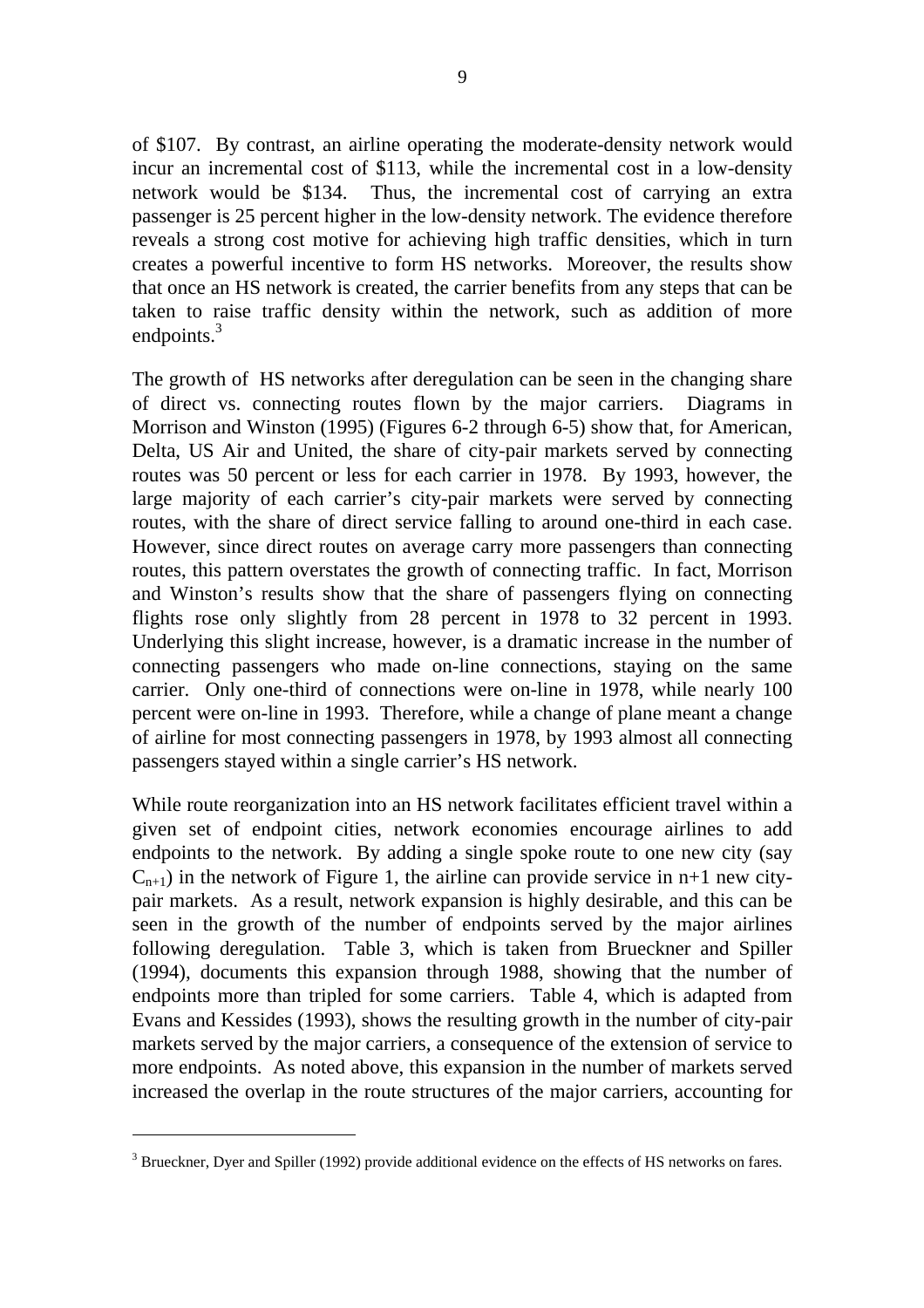the growth in competition at the city-pair level despite the increase in national concentration.

|               | 1979 | 1984 | 1988 |
|---------------|------|------|------|
| American      | 50   | 75   | 173  |
| Continental   | 32   | 64   | 137  |
| Delta         | 69   | 107  | 190  |
| Northwest     | 34   | 42   | 167  |
| <b>TWA</b>    | 49   | 59   | 94   |
| United        | 80   | 112  | 169  |
| <b>US Air</b> | 81   | 92   | 131  |

Table 3. Number of Endpoints Served by the Major Carriers

Source: Brueckner and Spiller (1994)

#### Table 4. Routes Served by 8 Major Carriers

|             | Number of routes (out of top 1000 most heavily |        |
|-------------|------------------------------------------------|--------|
|             | traveled routes) served by airline             |        |
| Airline     | 1978:4                                         | 1988:4 |
| American    | 211                                            | 692    |
| Continental | 73                                             | 503    |
| Delta       | 313                                            | 651    |
| Eastern     | 307                                            | 349    |
| Northwest   | 78                                             | 427    |
| <b>TWA</b>  | 173                                            | 341    |
| United      | 255                                            | 544    |
| US Air      | 173                                            | 418    |

Source: Evans and Kessides (1993)

Another effect of deregulation that may partly reflect the growth of HS networks is a moderate increase in load factors, which measure the percent of aircraft seats occupied by paying passengers. As shown in Figure 2-13 of Morrison and Winston (1995), the average load factor rose slightly from around 60 percent in 1978 to just under 64 percent by 1993. It is likely that this effect is due to the adoption of more-rational route structures following deregulation.

While higher load factors make airline flights more crowded and thus less pleasant from the passenger's point of view, another loss from deregulation is the increase in the time cost of air travel. This cost has risen with the growth of HS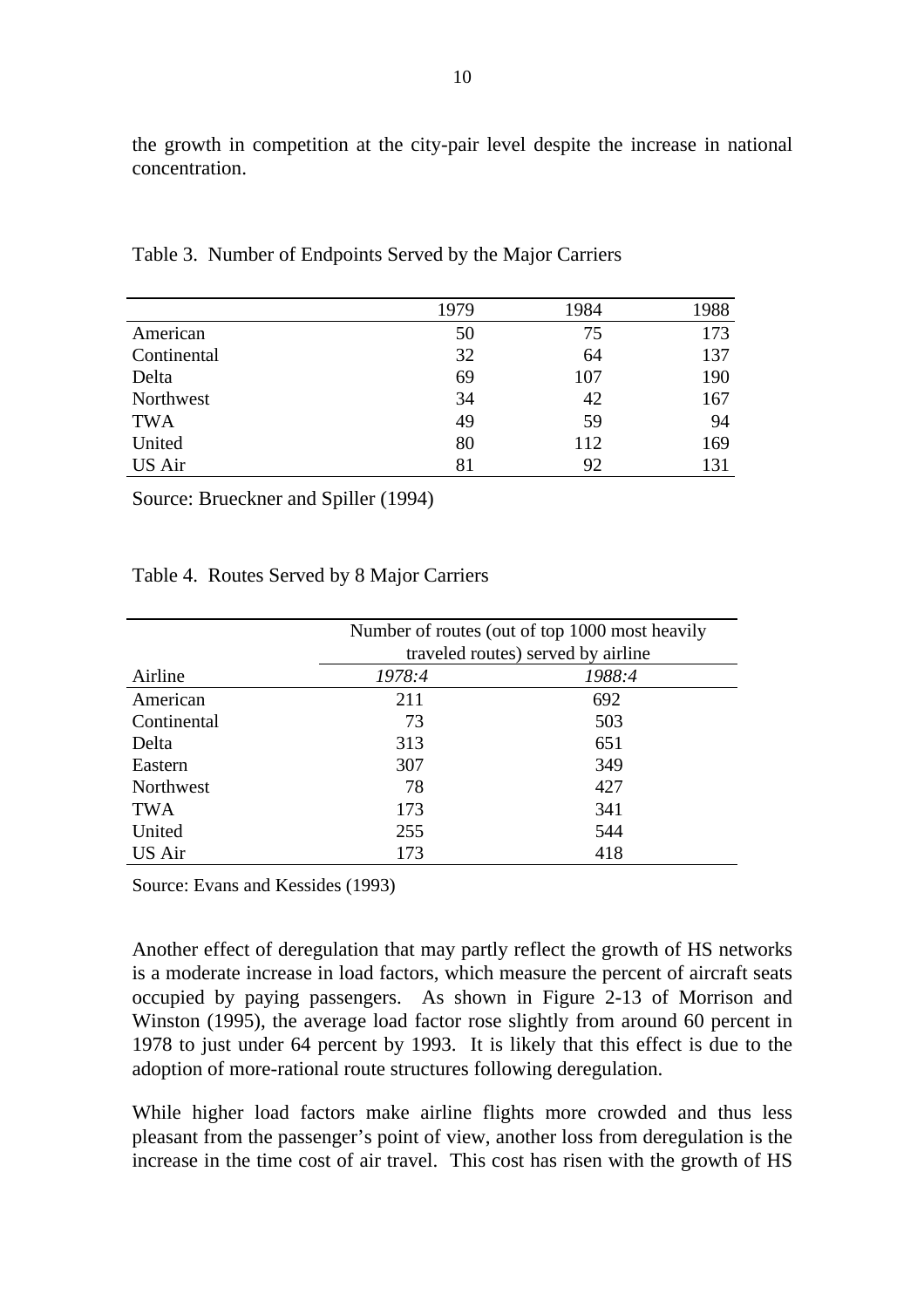networks because of longer flight distances and the need for a layover at the hub. Morrison and Winston (1995) show that the first effect is small, with average passenger air time increasing by only 9 minutes from 1978 to 1993 (Figure 2-12). No systematic evidence exists on aggregate time costs from layovers, but the figure is no doubt substantial and must be subtracted from Morrison and Winston's \$12.4 billion welfare gain from lower fares. However, an offsetting source of benefits, which again partly reflects the growth of HS networks, is greater flight frequency. No recent estimate of the welfare gains from this source is available.

#### **The emergence of dominated airports**

In order to raise traffic densities, an airline has an incentive to create a large HS network serving many endpoint cities. In doing so, however, the carrier may end up controlling most of the traffic at the hub airport, leading to a dominated hub. Deregulation has led to the emergence of a number of dominated hubs, as shown in Table 5 (adapted from Table 4-1 of Morrison and Winston (1995)). Note that in the cases of Atlanta, Minneapolis, and Pittsburgh, the dominant carrier controls more than 80 percent of the airport's traffic.

|             | 1978            |             | 1993            |             |
|-------------|-----------------|-------------|-----------------|-------------|
| Airport     | Largest Carrier | Enplanement | Largest Carrier | Enplanement |
|             |                 | Share       |                 | Share       |
| Atlanta     | Delta           | 49.7        | Delta           | 83.5        |
| Detroit     | American        | 21.7        | Northwest       | 74.8        |
| Memphis     | Delta           | 42.2        | Northwest       | 76.3        |
| Minneapolis | Northwest       | 31.7        | Northwest       | 80.6        |
| Pittsburgh  | US Air          | 46.7        | <b>US Air</b>   | 88.9        |
| St. Louis   | TWA             | 39.4        | <b>TWA</b>      | 60.4        |

Table 5. Dominated Hub Airports

Source: Morrison and Winston (1995)

While large networks are desirable for efficiency reasons, they may lead to welfare losses for some passengers when their by-product is a dominated hub airport. The reason is that, when the hub is dominated, passengers travelling to and from the hub city have little choice among airlines. As a result, the dominant carrier has market power, which may lead to higher fares for travel to and from the hub. It is important to recognize that despite its market power over local traffic, the dominant carrier still faces competition for connecting passengers from other HS networks. This is illustrated in Figure 2, which shows that the dominant carrier at hub  $H_1$  must compete for traffic between cities  $C_n$  and  $C_{n-1}$ with another carrier operating its own HS network out of hub  $H_2$ . This interhub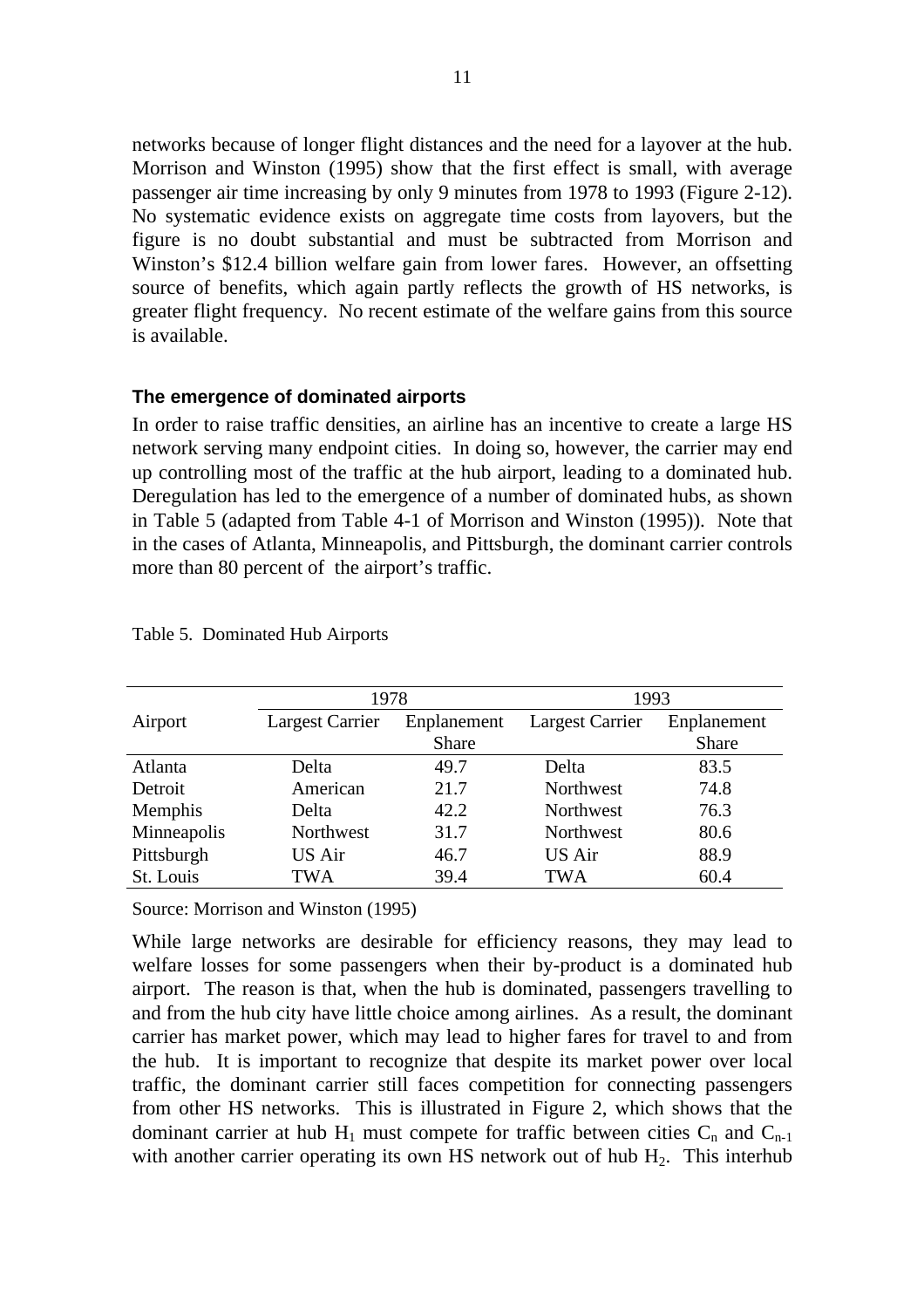competition keeps connecting fares low despite the dominant carrier's market power over local traffic at the hub.



*Figure 2. Interhub Competition*

The emergence of dominated hubs is reflected in city-pair competition measures when these measures are disaggregated according to whether direct or connecting service is provided. Calculations presented Borenstein (1992) show that the effective number of competitors rose from 1.88 to 1.98 for all city-pair markets, regardless of the nature of service, between 1984 and 1990. However, in citypair markets with direct service, the number of effective competitors fell from 1.69 to 1.58 over this period. Since markets with direct service include those where one endpoint is a hub airport, the unfavorable trend in this competition measure testifies to the growing problem of hub dominance.

The effect of hub dominance on fares has been studied extensively. Most studies find that airport dominance does indeed allow a carrier to raise its local fares at the dominated hub. Illustrative evidence is given in Table 6, which is adapted from Table V of Evans and Kessides (1993). The table shows the ratio between the 1988 fares of the dominant carrier and other airlines for travel to and from the dominated hubs listed in Table 5. As can be seen, the ratios always exceed unity, indicating a fare premium for the dominant carrier that averages around 10 percent. Morrison and Winston (1995) show that by 1993, this premium dropped by half, to a level closer to 5 percent. In addition, they calculate that by 1993, consumer losses from the dominated-hub premium, while still substantial, were less than 2 percent of the \$12.4 billion overall annual gain from deregulation.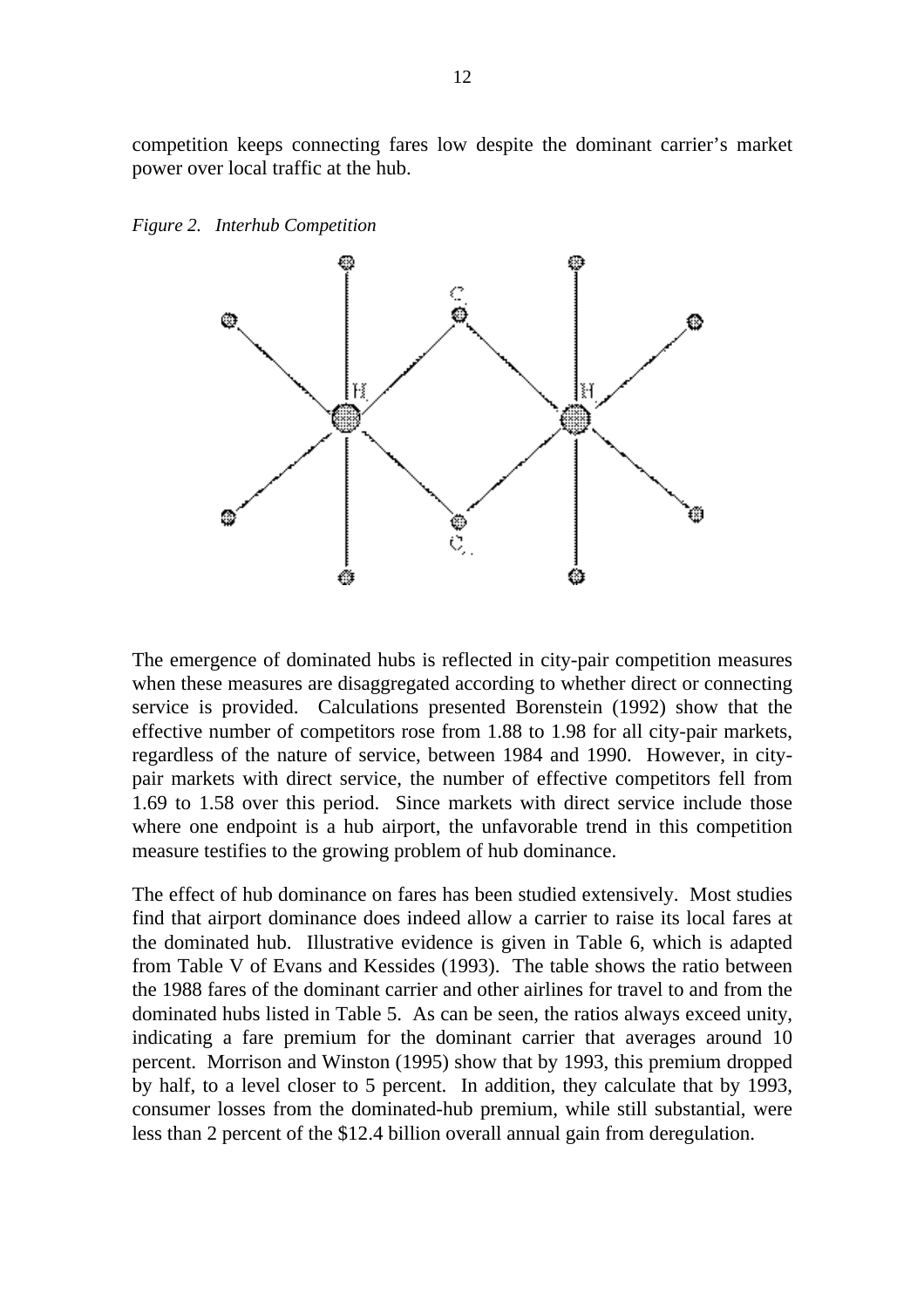| Airport     | <b>Dominant Carrier</b> | Ratio of Dominant Carrier's Fares<br>to those of other Carriers |
|-------------|-------------------------|-----------------------------------------------------------------|
| Atlanta     | Delta                   | 1.147                                                           |
| Detroit     | Northwest               | 1.119                                                           |
| Memphis     | Northwest               | 1.047                                                           |
| Minneapolis | Northwest               | 1.167                                                           |
| Pittsburgh  | US Air                  | 1.092                                                           |
| St. Louis   | <b>TWA</b>              | 1.160                                                           |

|  |  |  | Table 6. Fares at Dominated Hubs, 1988 |  |  |
|--|--|--|----------------------------------------|--|--|
|--|--|--|----------------------------------------|--|--|

Source: Evans and Kessides (1993)

Following Borenstein (1989), many researchers argue that the dominated-hub fare premium is partly a demand-side phenomenon. The argument focuses on the benefits of frequent-flyer programs (FFPs), which constitute a major marketing innovation stimulated by airline deregulation. Since FFPs reward passengers who accumulate substantial flight miles on a given carrier with tickets for free travel, they breed loyalty to individual airlines. This loyalty is enhanced when convenient travel to a host of destinations is possible on a particular carrier. Such convenience, however, is greatest for the residents of a city that serves as the hub for a large HS network. The value of frequent-flier mileage is greatest for the residents of such a city, since it translates into convenient free travel to a multitude of destinations. The last step in the argument is the recognition that, because of the greater value of their free-travel benefits, the dominant airline can charge higher prices to the residents of a hub city for purchased tickets without losing their business. Since this argument does not rely on monopoly power, it predicts a fare premium for the hub airline even when it faces appreciable competition at the hub airport. All that is required is that the carrier operate a large network out of the hub.

While many studies find that airport dominance raises fares, supporting this idea, Berry, Carnall and Spiller (1996) provide more detailed evidence by showing that business passengers value access to a large network more highly than leisure travellers. This is logical given that business travellers accumulate many more FFP miles, raising the value of network access for free travel. As a result, formation of a large network allows the airline to raise its business fares substantially at the hub city. Since these fares are high to start with, a given percentage increase provides a substantial boost to profit.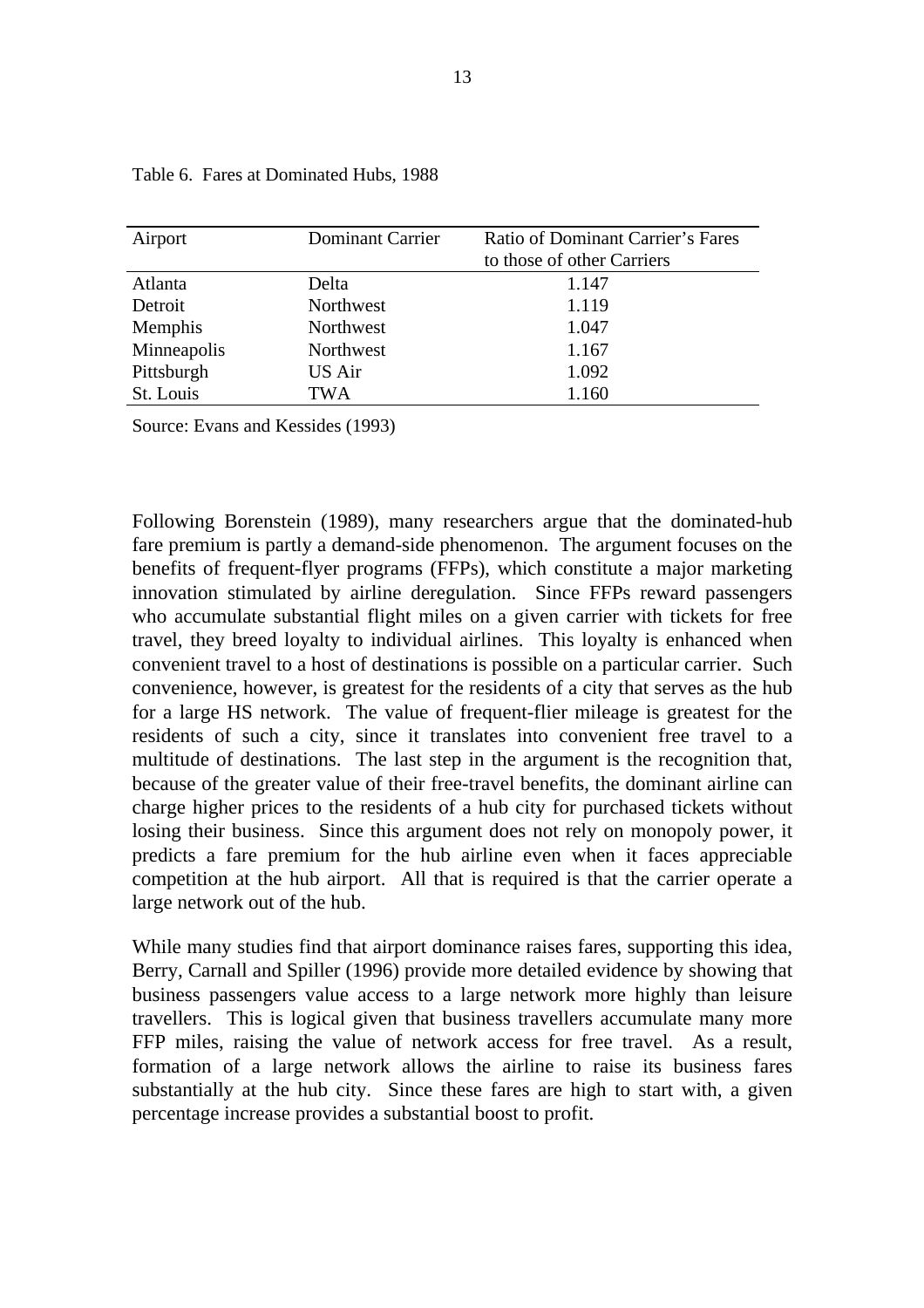#### **The sources of deregulation's benefits**

With the background provided by the above discussion, it is interesting to attempt to identify the root causes of the decline in airfares over the period since deregulation. One might guess that the removal of the CAB's regulatory apparatus would have substantially depressed airline profits, providing one source of the fare decline. In fact, one could argue that on a fundamental level, airline profitability has been largely unaffected by deregulation. As noted by Morrison and Winston (1995), airline profits were seldom strong under regulation, with their level closely following the business cycle. This pattern has been maintained since deregulation. For example, the interval of poor profitability during the Gulf War recession of 1990-1992 has been followed by the current period of robust airline profits. The absence of a fundamental change in profitability suggests that the discipline of greater competition at the city-pair level, as described above, has had roughly the same effect as CAB oversight in maintaining a balance between fares and costs.

With profitability mostly unchanged, the decline in airfares must therefore be attributed mainly to the lower operating costs of the carriers. As shown in Figure 6-7 of Morrison and Winston (1995), real operating costs declined by about 15 percent between 1978 and 1992. The root causes of the decline in fares thus can be isolated by identifying the sources of this cost decline. One source has already been identified, namely the rationalization of the carriers' route structures following deregulation. By raising traffic densities, the adoption of HS networks lowered cost per passenger, as described above, and this gain was passed on in the form of lower fares. Another reason for decline in the carriers' real operating costs is that labor costs in the airline industry rose more slowly than in other sectors of the economy after 1978, a response to the new competitive pressures brought by deregulation (see Morrison and Winston (1995)). Therefore, it appears that the lower airfares in the post-deregulation era can be attributed to more-efficient route structures and more-favorable input costs.

## **Prospects for Europe**

#### **EU deregulation**

After a series of steps begun in the late 1980's, European airlines by mid-1997 faced a regulatory structure nearly identical to that introduced in the U.S. nearly 20 years previously. For good descriptions of the process of EU deregulation, see Association of European Airlines (1997) and Commission of the European Communities (1996c). As in the U.S., deregulation removed restrictions on routes and fares. Currently, domestic fares within individual EU countries are unregulated, and international fares within the EU can be set with almost as much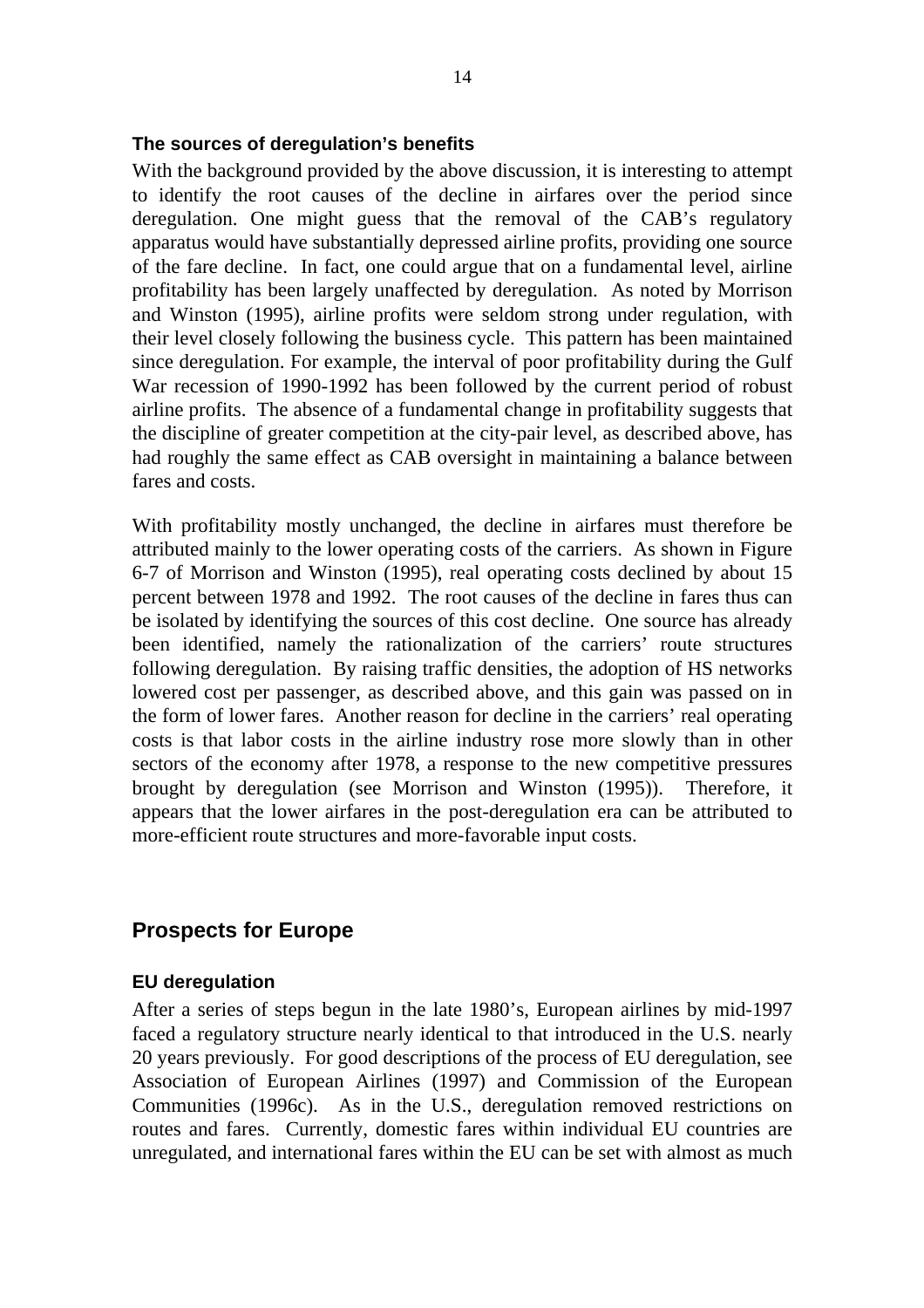freedom as domestic fares within the U.S. The only remaining restriction for intra-EU fares in 1997 consisted of a "double disapproval" mechanism, which allows a fare to be rescinded if both countries find it to be ruinously low from a profit perspective or unacceptably high from the consumer's point of view.

With the elimination of route restrictions, any EU carrier is free to offer service on any airline route within the EU, without regard to national borders. "Third" and "fourth freedom" service, where a carrier provides service between its home country and another EU country, is now unrestricted. Previously, such service was governed by bilateral agreements, and traffic levels were subject to capacity constraints. In addition, a carrier can provide service between cities in two different countries other than its home country (known as fifth or seventh freedom service). Finally, as well as offering domestic service within its home country, a carrier can provide domestic service in another EU country, connecting cities within the borders of that country (such service is known as "cabotage"). Unrestricted cabotage, which became available in April 1997, was the last step in the removal of restrictions on the route structures of EU carriers. With this step, all route restrictions within the EU had disappeared, giving European carriers, in principle, the same freedom to adjust their route structures as exists in the U.S.

### **The initial conditions for EU deregulation**

To gauge the likely effects of airline deregulation in Europe, it is useful to begin by comparing the initial conditions that prevailed in the EU and the U.S. prior to deregulation. The differences, which will be explained in detail in the following discussion, are:

- 1. EU airlines are government-owned, whereas airlines in the U.S. are privatelyowned.
- 2. EU airlines have lower technical efficiency and higher operating costs.
- 3. EU airlines are smaller.
- 4. Charter traffic is more important in Europe than in the U.S.
- 5. International traffic is relatively more important in Europe than in the U.S.
- 6. EU airlines operate radial route networks, but typically offer nonstop rather than connecting service.
- 7. Distances between major cities are shorter in Europe than in the U.S.
- 8. Airport congestion is more serious in Europe than in the U.S.
- 9. Rail transport is a realistic alternative in Europe.

The first key difference between the EU and the U.S. lies in airline ownership. While all U.S. airlines are privately owned, national governments own majority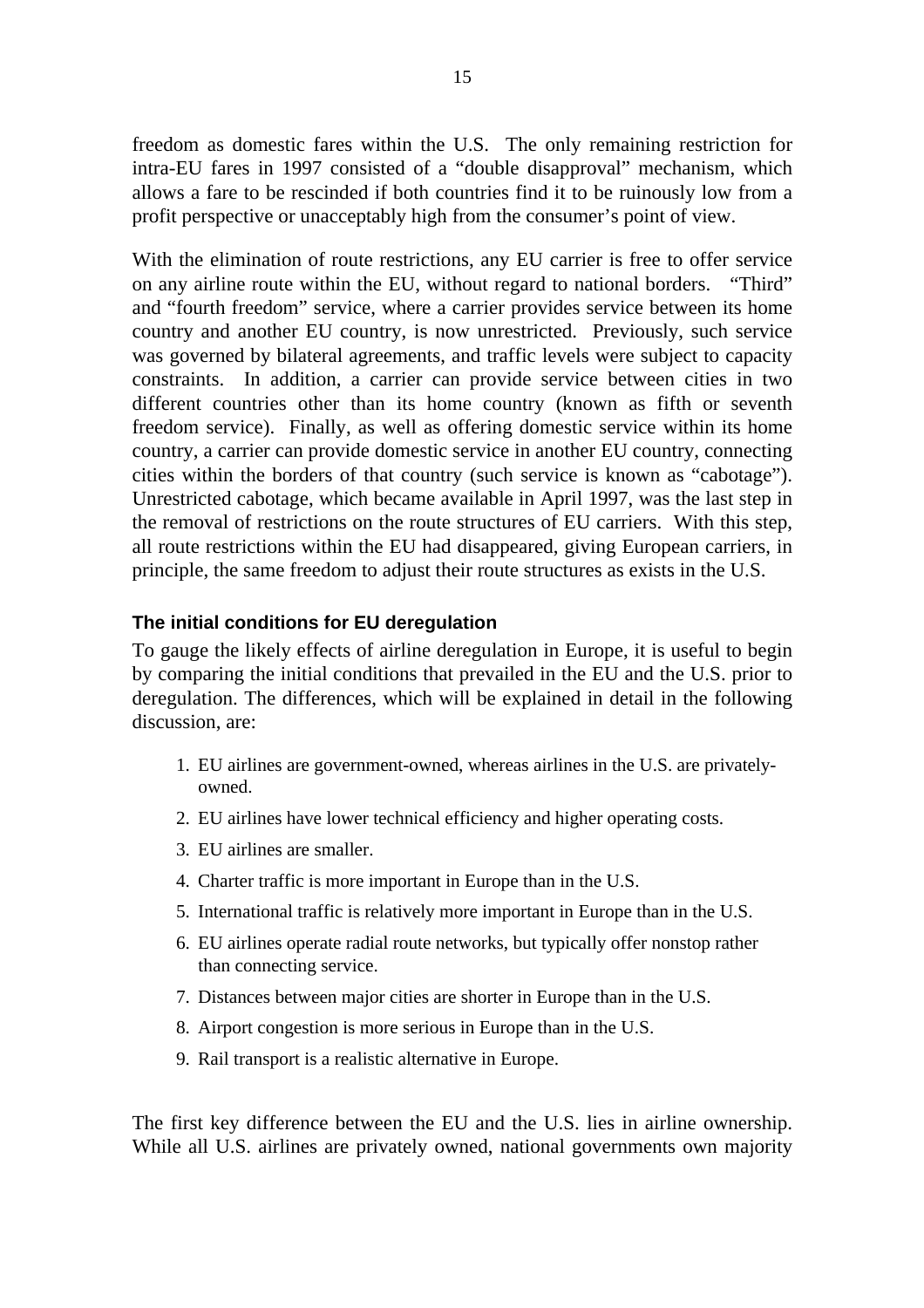stakes in most EU carriers. The second difference, which is related to government ownership, is that EU airlines are less efficient than U.S. carriers, requiring higher levels of capital and labor to produce a given output. In addition, government ownership allows EU carriers to tolerate high labor costs and, in many cases, government control entitles the carriers to substantial operating subsidies paid out of general tax revenue. The differences in efficiency and labor costs are shown in Table 7, which is taken from Neven and Röller (1996).

| Carrier                | Technical efficiency: 1990 | Labor cost: 1989  |
|------------------------|----------------------------|-------------------|
|                        | (% of most efficient US    | $%$ of US level - |
|                        | carrier Northwest)         | Cabin crew)       |
| Air France             | 47.60                      | $273$ (UTA only)  |
| Alitalia               | 64.69                      | not available     |
| <b>British Airways</b> | 74.67                      | 94                |
| <b>Iberia</b>          | 52.60                      | 232               |
| <b>KLM</b>             | 53.08                      | not available     |
| Lufthansa              | 62.45                      | 141               |
| Sabena                 | 77.39                      | 167               |
| <b>SAS</b>             | 52.17                      | 251               |

Table 7. Wages and Productive Efficiency of European Carriers

Source: Neven and Röller (1996)

Note that all the listed European carriers in Table 7 are less efficient than the most efficient U.S. carrier, while all except British Airways pay higher labor costs for cabin crews. While BA's favorable labor costs no doubt reflect the privatization of the carrier in 1987, privatization had yet to raise its technical efficiency to the U.S. level by 1990. However, as noted by Good et al. (1993), BA was alone among EU airlines in enjoying substantial improvement in efficiency over the 1980s.

Expensive labor combined with technical efficiency translates into high unit costs. Table 8, adapted from Youseef and Hansen (1994), shows operating costs measured as U.S. cents per revenue passenger kilometer (RPK). While some of the difference in operating costs between the U.S. and EU carriers can evidently be attributed to the shorter European flight distances (see below), most of the difference is due to technical inefficiency and high labor costs. The difference in cost per RPK as seen in Table 8 is reflected in yields (i.e. the average fare per passenger kilometer). Good et al. (1993) indicate that while the average yield for the EU carriers in 1991 was 22.5 cents per RPK, the average yield for the 12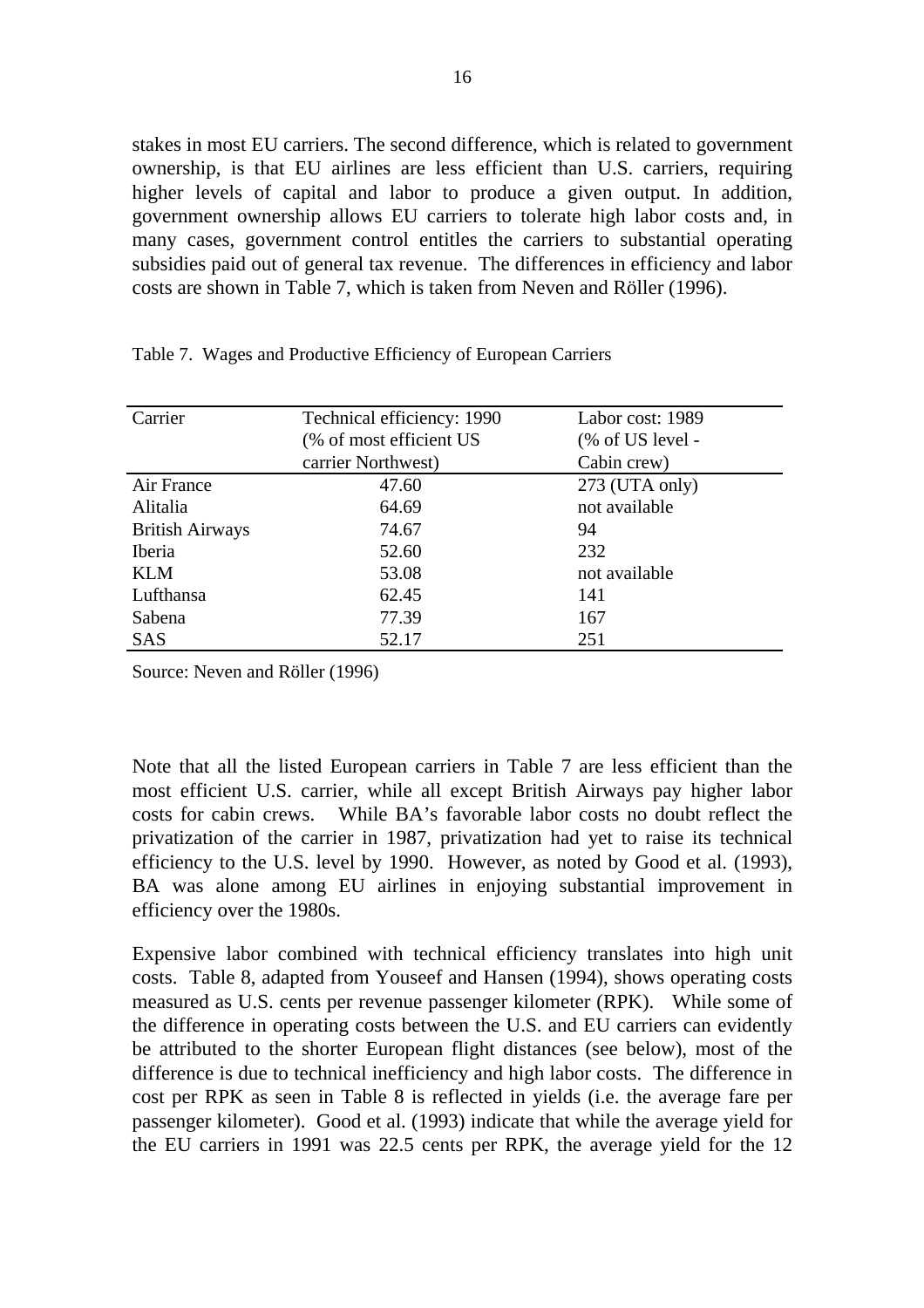major American carriers was 7.9 cents per RPK. Higher costs in Europe thus translate into appreciably higher fares.

|                          | <b>Unit Operating Costs</b> | <b>Total RPK</b> |
|--------------------------|-----------------------------|------------------|
|                          | (U.S. cents per RPK)        | (billions)       |
| U.S. Carriers            |                             |                  |
| American                 | 7.81                        | 118.3            |
| United                   | 7.85                        | 112.0            |
| Delta                    | 8.35                        | 95.5             |
| Northwest                | 8.52                        | 73.5             |
| Continental              | 7.67                        | 62.4             |
| <b>European Carriers</b> |                             |                  |
| <b>British Airways</b>   | 10.73                       | 60.8             |
| Air France               | 14.55                       | 36.7             |
| Lufthansa                | 18.21                       | 36.1             |
| <b>KLM</b>               | 12.72                       | 24.9             |
| Iberia                   | 13.81                       | 21.0             |
| Alitalia                 | 17.38                       | 20.8             |
| Swissair                 | 17.92                       | 15.4             |
| <b>SAS</b>               | 20.56                       | 15.3             |

Table 8. Operating Costs for U.S. and European Carriers, 1989

Source: Youseef and Hansen (1994)

A third difference between EU and the U.S. lies in the sizes of airlines. Focusing on total RPK as a measure of size, Table 8 shows that even the largest EU carriers are small relative to their U.S. counterparts.

A fourth key difference is the substantial role of charter traffic in Europe. Such traffic accounts for 25 percent of passengers and 56 percent of RPK in Europe, while the charter passenger share in the U.S. is around 1 percent (see Commission of the European Communities (1996)). Charter traffic has been mostly unregulated in Europe and thus lies outside the scope of deregulation efforts.

A fifth difference is that international traffic to destinations outside the EU is relatively more important than international traffic in and out of the U.S. According to Good et al. (1993), such traffic accounted for 78.3 percent of the total traffic of the 10 largest European carriers in 1990. By contrast, only 28 percent of 1990 traffic was international for the 10 largest U.S. carriers. Since deregulation in the EU leaves this traffic unaffected (external international traffic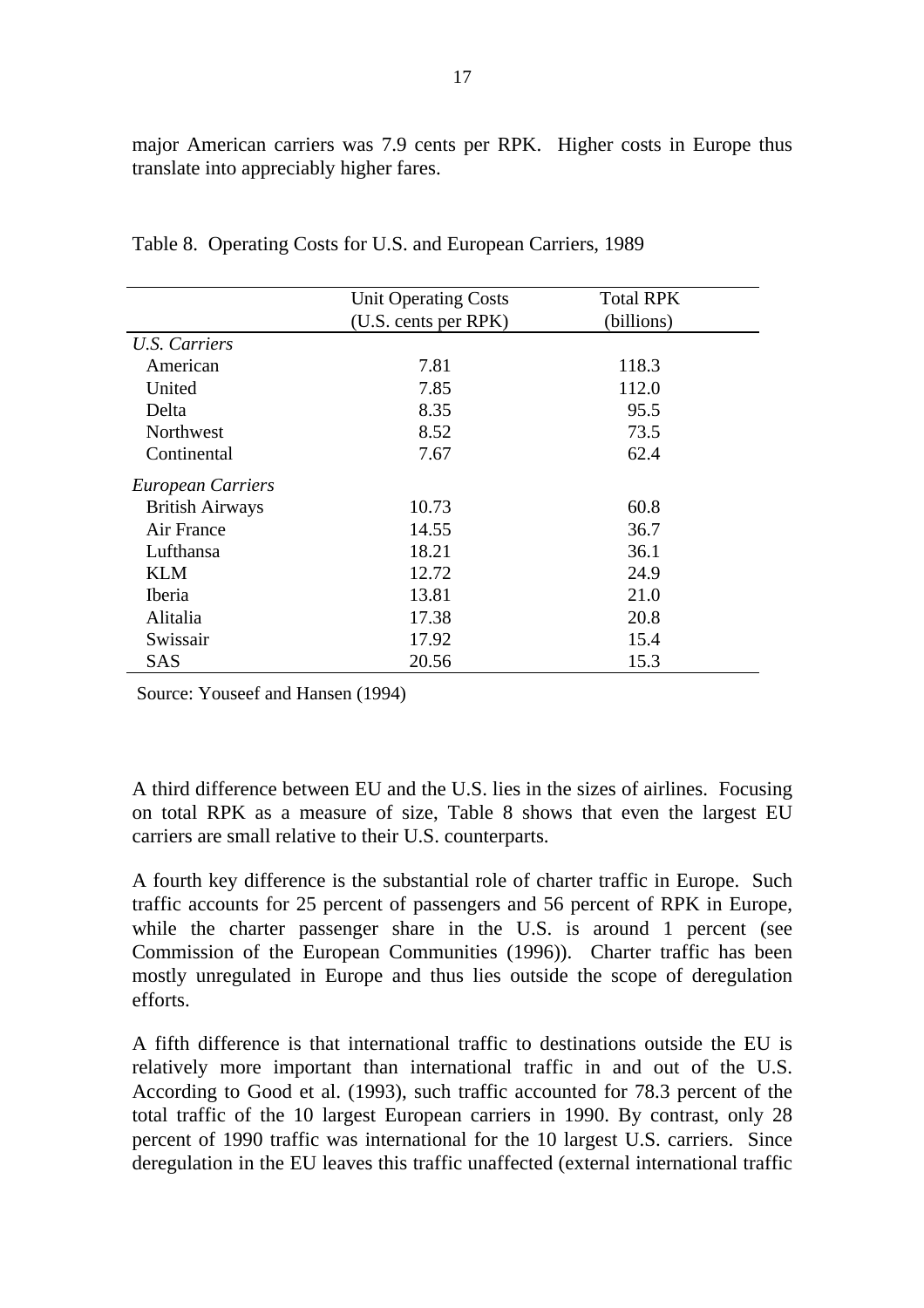is still governed by bilateral agreements between respective countries), EU deregulation affects a much smaller portion of total traffic than in the U.S. case. Berechman and de Wit (1996) claim that deregulation will directly affect somewhat less than 30 percent of total traffic.

A sixth difference between initial conditions in the U.S. and Europe is in the nature of route structures. While U.S. airline routes prior to deregulation were haphazard, most European carriers have operated orderly "radial" route networks centered at their country's capital city. These routes were originally negotiated through bilateral agreements with the destination countries. Although the radial route structure is superficially similar to the HS network, European carriers appear not to have used their networks to generate a large amount of U.S.-style connecting traffic on international trips within  $Europe<sup>4</sup>$ . One reason for the apparent paucity of international connecting travel in Europe is the extensive pattern of nonstop service between European cities. In addition, many commentators point to uncoordinated scheduling as an impediment to true HS trips within Europe. In other words, instead of timing their flights to arrive at the home airport in "waves," as is done in U.S. networks, EU carriers have allowed uncoordinated arrivals and departures, which has often meant long, inconvenient layovers for connecting passengers.

A seventh difference between the EU and the U.S. lies in intercity distances. Although Europe contains more people than the U.S. (1990 populations were 347 and 254 million), its major cities are closer together than in the U.S. This affects the average length of airline routes. As indicated by Good et al. (1993), the average stage length (i.e., route-segment length) for the major European carriers in 1991 was 677 kilometers, while the average stage length for the 12 largest American carriers was 1016 kilometers. The shorter distances in Europe mean that air travel is less essential as a means of intercity transportation than in the U.S.

An eighth difference is in the level of air-traffic congestion. In the U.S., airport access for the airlines is restricted by capacity constraints only in the cases of four airports: Chicago-O'Hare, Washington-National, and LaGuardia and Kennedy in New York. Landing slots at these airports are fully allocated, so that a carrier wishing to provide new service must acquire a slot from an incumbent carrier. Airport congestion is evidently more serious in Europe. Heathrow in London is the best-known example of a slot-restricted airport.

 $\overline{a}$ 

<sup>&</sup>lt;sup>4</sup> A precise measure of the extent of such traffic is not possible using available data. Unlike in the U.S., where the Department of Transportation collects "origin-destination" data that is widely used by researchers, no such data is available for international traffic. Instead of showing the origins and destinations of travellers, international traffic data are reported only for individual route segments. Therefore, the data do not show a passenger's entire trip, which may involve several route segments.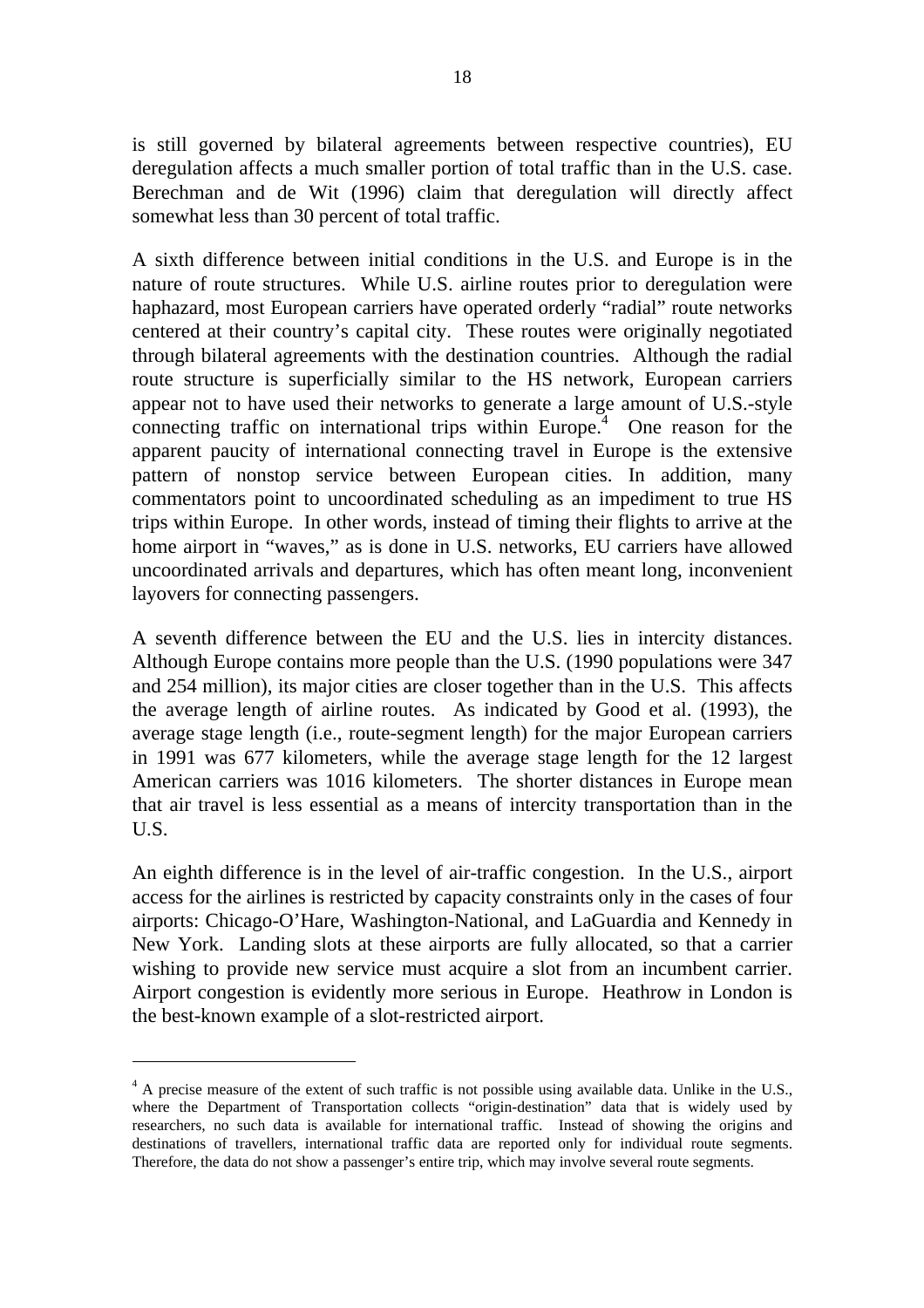As well as restricting airport access, congestion creates flight delays. Such delays are also caused by the unevenness of the air-traffic control system in the EU, which blends the individual systems of different countries.<sup>5</sup> In contrast, airtraffic control practices are uniform throughout the U.S., ensuring a better flow of traffic. These two factors combine to make flight delays a bigger problem in Europe than in the U.S. Daniel (1995) states that about 20 percent of intra-European flights arrive at least 15 minutes late. A similar aggregate number is not readily available for the U.S., but the on-time figures reported by individual carriers tend to show lower shares of late flights.

The ninth and final key difference between Europe and the U.S. is that rail transportation is much more heavily used in Europe than in the U.S., where intercity rail traffic is significant on only a few routes. As a result, EU travellers face a mode-choice decision on intercity trips that is mostly absent in the U.S. Given that air and rail travel are close substitutes, airline deregulation in the EU is likely to have spillover effects on rail traffic. Conversely, rail competition may affect the reorganization of airline route structures following deregulation. The interaction between rail and air traffic leads to a more complex environment for deregulation in the EU and suggests the need for a broader policy that treats all transport modes simultaneously.

### **The early (by the end of 1996) response to the EU deregulation**

The early response to deregulation is documented in Commission of the European Communities (1996c). This report focuses on the period between 1993, when the "third package" of reforms was introduced (clearing away most route restrictions), and the end of 1996.

The EU report states that "contrary to what happened in the United States in the wake of air transport deregulation, there have been no across-the-board or highprofile fare reductions in Europe." Fares have continued to rise on monopoly and duopoly routes, which account for 94 percent of EU routes. However, competition has led to lower fares on some routes served by three or more carriers, notably those in and out of the UK and Belgium. Despite the general upward trend of fares, the share of scheduled tickets sold in the discount category grew from 60 percent in 1985 to 71 percent in 1995. Combined with the 56 percent charter share, this suggests that around 95 percent of EU passengers travel on discounted tickets.

As for the impact of deregulation on routes, the number of EU airline routes rose only slightly, from 488 to 518, over the period from 1993 to 1996, indicating a limited carrier response to the freedom to initiate new service. Entry of new

 $\overline{a}$ 

 $<sup>5</sup>$  See Commission of the European Communities (1996a) and Holler, Knieps and Niskanen (1997).</sup>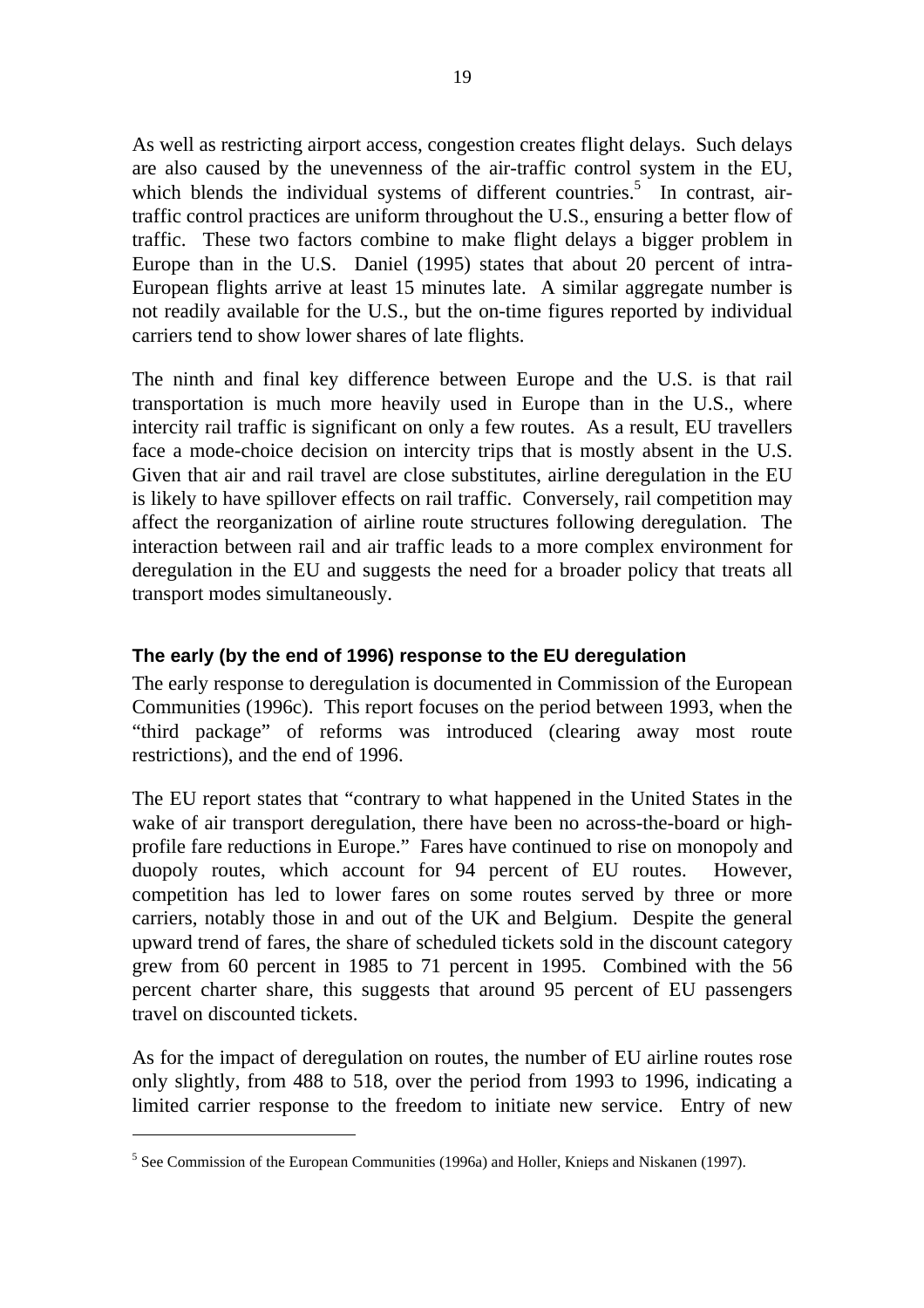carriers on existing routes was also infrequent. In fact, the number of monopoly routes rose from 296 in 1993 to 329 in 1996 (from 61 percent of the total to 64 percent). However, as pointed out in the EU report, many of these monopoly routes have low density and often face charter competition. In addition, the number of routes served by two carriers fell from 182 to 158 (from 37 percent to 30 percent of the total). Encouragingly, however, the number of routes served by three or more carriers tripled, from a low level of 10 in 1993 to 31 in 1996 (a level equal to 6 percent of the total). These highly competitive routes account for a disproportionate and growing share of total EU flights, with their flight share rising from 12 percent in 1993 to 16 percent in 1996.

Fifth freedom routes, where service is provided beyond the endpoint of a third or fourth freedom market, grew from a low level of 14 in 1993 to 30 in 1996. All the major EU carriers now operate a least one such route, with one example being Finnair, which operates a number of fifth freedom routes out of Stockholm. In explaining the slow growth of fifth freedom services, Humphreys (1996) states that the "larger flag-carriers seem to have done little more than 'test the waters,' making use of spare equipment or attempting to gain incremental revenues on a route linking two thin, third/fourth freedom markets, while non-flag carriers have largely ignored the new fifth freedom opportunities."

Competition on domestic routes within individual EU countries grew as a result of the activities of domestic carriers, with the share of monopoly routes falling from 90 percent in 1993 to 80 percent in 1996. The French, German and Spanish domestic markets experienced the largest increases in competition. Cabotage service, since it remained partly restricted during the period between 1993 and 1996, was seldom offered.

To summarize, the impact of the EU deregulation on route structures as well as on fares has so far been very limited. This is in part due to the short time that has elapsed since the major reforms were introduced, although structural reasons may also play a role. These reasons, reflected in the "initial conditions" discussed in Section 3.2 above, will be described next.

#### **Route-structure reorganization and the longer-term impact on fares**

The key obstacle to fare reductions in Europe is the extremely high level of operating costs of the EU carriers, as documented in Table 8. It is evident, as Good et al. (1993) argue, that without a reduction in these costs, fares can never fall to the level enjoyed in the U.S. Lower operating costs can be achieved in part through a gradual reduction in the unit labor costs of EU carriers, following the example of British Airways. While the experience of high-labor-cost U.S. carriers such as US Air suggests that this is a slow, arduous process, the new competitive environment may provide the needed downward pressure on labor costs.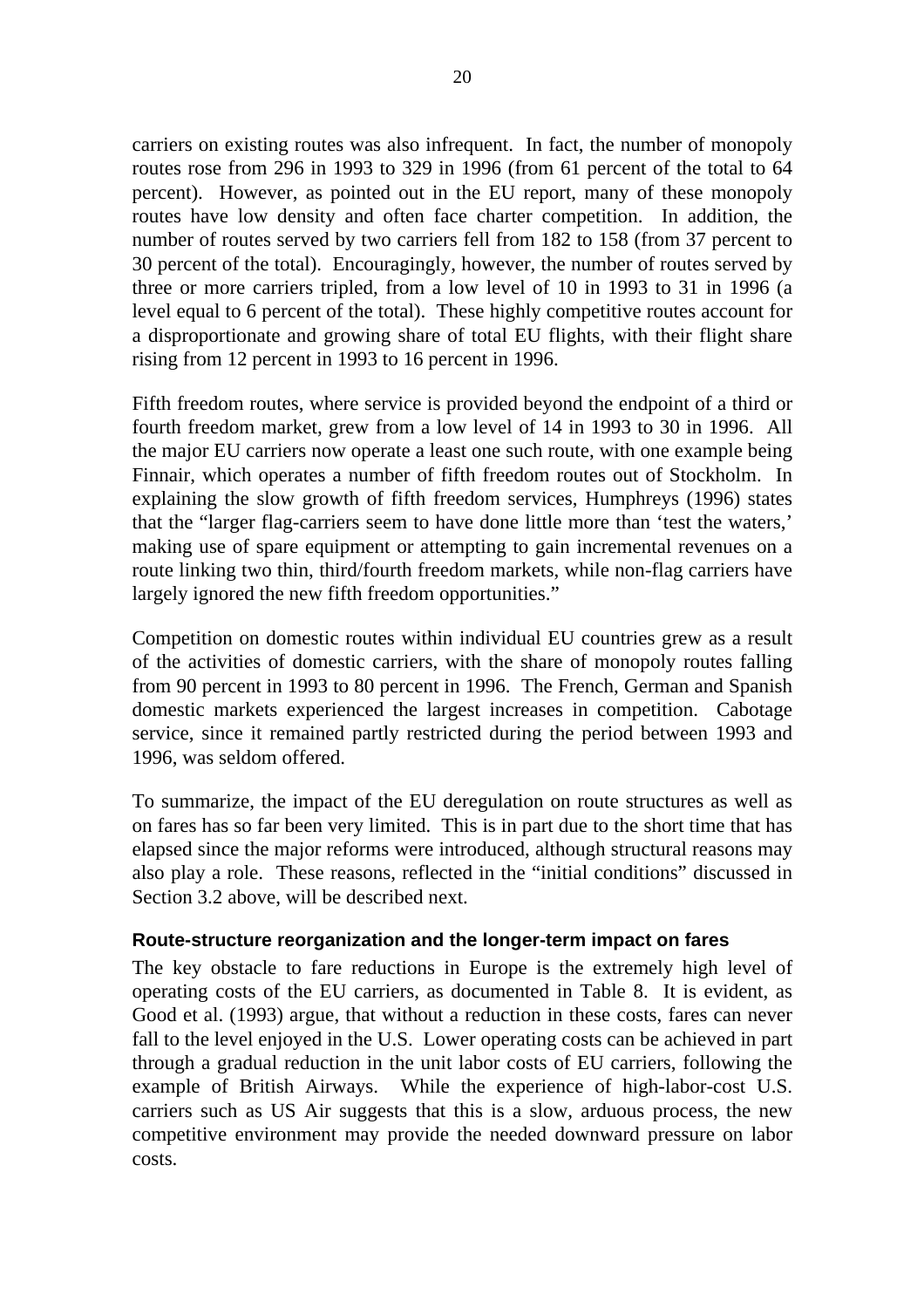Another means of reducing operating costs is by raising the technical efficiency of EU carriers toward the U.S. level. Competitive pressure may help to achieve this goal by giving the carriers an incentive to shrink their bloated work forces. In addition, the greater operating freedom brought by deregulation may allow the carriers to reduce costs in a less-painful way by rationalizing their route structures. Such rationalization, which is likely to involve a movement toward HS networks, could lead to higher traffic densities and ultimately to lower cost per passenger.

One way of increasing the extent of HS traffic would be to improve schedule coordination within the existing radial route networks, which would stimulate connecting travel (and thus traffic densities). However, it is likely that achievement of traffic densities comparable to those in the U.S. will require that traffic be concentrated in fewer networks than currently exist within the EU.

A key to predicting which of the current radial route networks are likely to succeed as HS networks is the principle of centrality, which says that an efficient network should have a centrally-located hub airport. This operation of this principle is clear in the U.S., where major hub airports such as Chicago and Dallas-Ft. Worth are centrally located in the interior of the country. The reason why centrality is important is that, when a hub is located in a peripheral region, a connecting trip for passengers in a typical city-pair market is unacceptably circuitous. This is shown in Figure 3, where  $H_2$  is the peripheral hub and a typical city-pair market is  $C_n-C_{n-1}$ . A connecting trip through hub  $H_2$  is longer in terms of both distance and time than a trip through a centrally-located hub such as  $H<sub>1</sub>$  for passengers in this city-pair market.

The current arrangement of radial routes in the EU suggests that certain carriers may have an advantage in building HS networks. Currently, carriers such as Lufthansa, Swissair, KLM, Air France, and Sabena operate radial networks from hubs that are more-or-less centrally located, while British Airways, Alitalia, Iberia, SAS, and Finnair operate networks from peripheral airports. It is likely that the former carriers will have an advantage in converting their radial networks toward true HS operations through improvements in scheduling, increases in flight frequency, and addition of endpoints. On the other hand, it could be argued that carriers whose networks have peripheral hubs but relatively high traffic densities may have a "head start" in forming an HS network, ensuring success despite the poor hub locations. An example of such a carrier may be British Airways.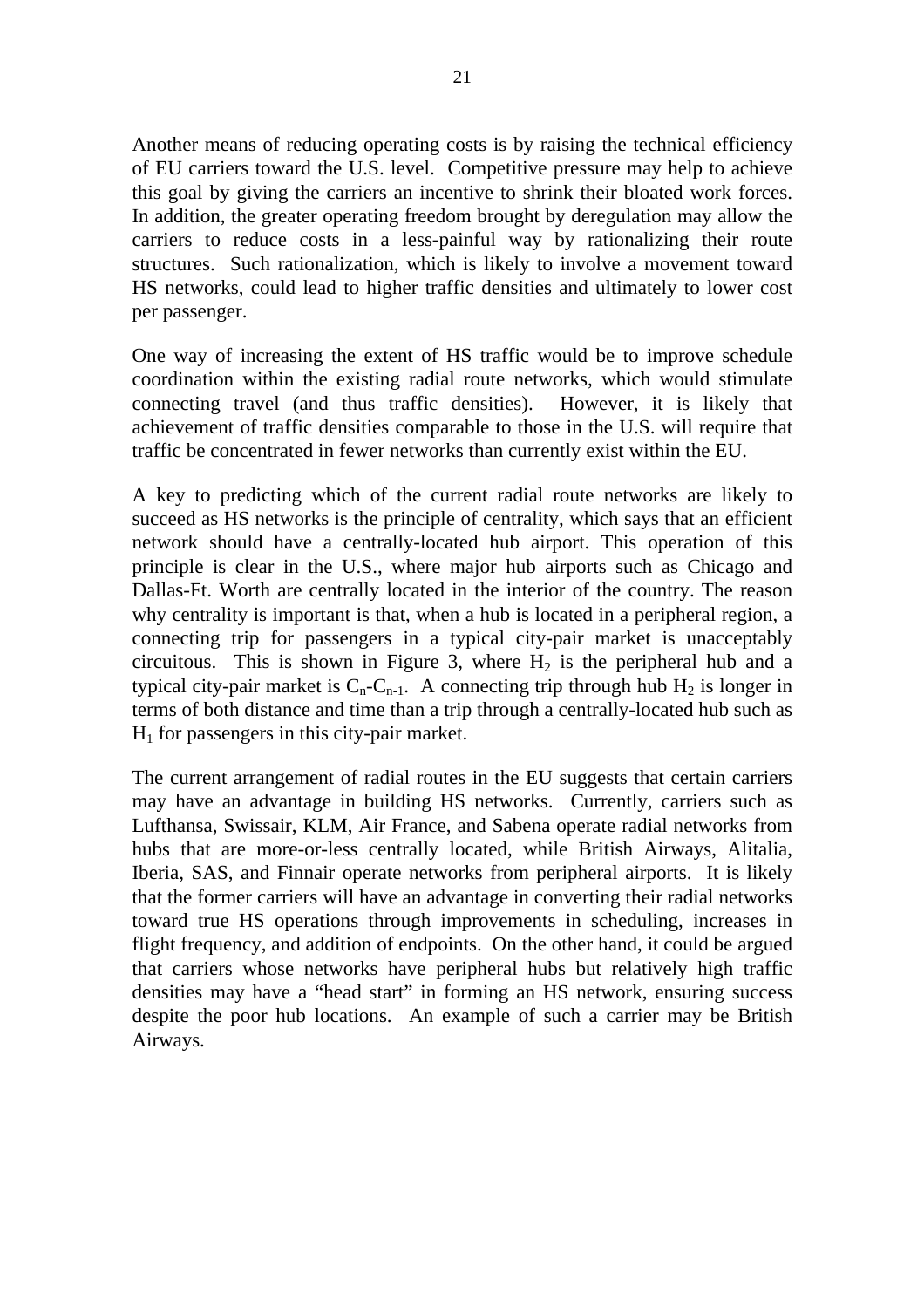*Figure 3. Limits on Route Circuity in the EU*



However, carriers with small traffic densities and with networks currently centered at peripheral airports may have difficulty boosting their traffic densities. Because of the resulting failure to reduce cost per passenger, these networks may then become noncompetitive relative to the networks with central hubs. As a result, passengers in the peripheral countries may eventually find that intra-EU trips on their flag carriers are priced noncompetitively relative to trips on carriers with central hubs. Despite loyalty to their national carriers, price-conscious passengers are likely to make connecting trips on such carriers rather than travel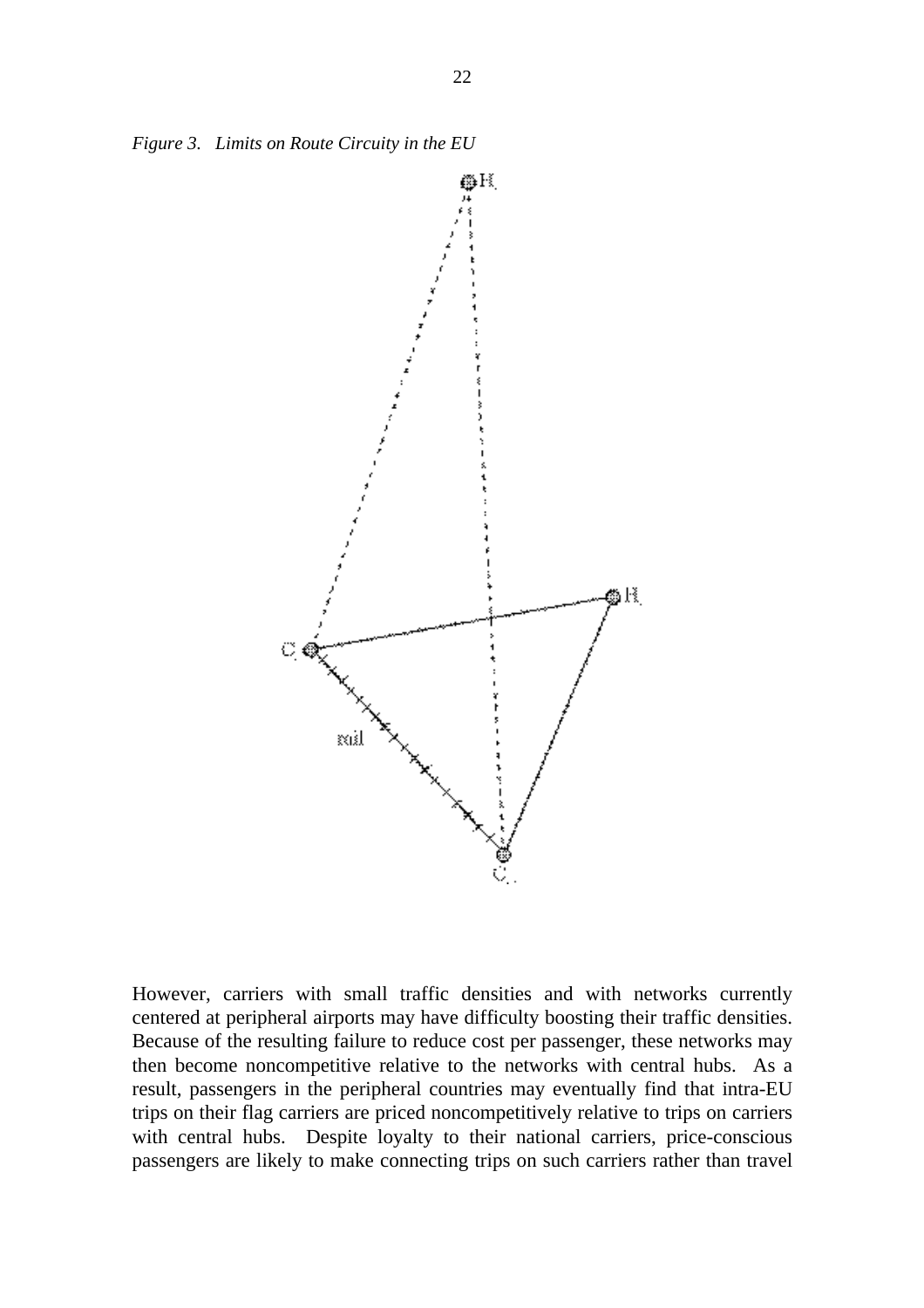on the "thin" and expensive nonstop routes of the flag carriers. This suggests that unless the carriers operating peripheral networks can open new hubs, they may be forced to shrink their operations and perhaps seek merger or alliance partners among the EU airlines with more favorable network structures.

To remedy such a situation, a carrier could attempt to create an HS network at a better-located airport where it does not currently have substantial operations.<sup>6</sup> The only such example in the EU, however, is Finnair's attempt to establish a small hub in Stockholm. Using such an approach, an EU carrier could set up HS operations at a currently-underutilized airport, or it could attempt to start operations at a major airport where it currently has only a minor presence.

Berechman and de Wit (1996) use a simulation model to analyze the suitability of different locations for an EU hub. They conclude that London-Heathrow is the optimal choice out a number considered even though its location is moderately peripheral. This finding, however, is not supported by the less-formal claims of many other commentators, who argue that successful hubs need to be centrally located. Evidently, the question where the major EU hubs will be located is still very much open.

A related question is whether hub dominance is likely to become a problem in the EU as the effects of deregulation unfold. As noted by Good et al. (1993), enplanements at major EU airports tend to be less concentrated in the hands of a single carrier than in the U.S., with the airport Herfindahl index for the median EU airport half as large as for the median U.S. airport. This situation reflects the legacy of bilateral agreements, which matched the home carrier with a competitor from another country on each route out of the airport. Therefore, hub dominance is currently not a serious problem in the EU, although it could become an issue as route structures evolve.

## **Airline alliances as a means of network improvement**

 $\overline{a}$ 

In addition to setting up a new hub, another means of remedying the problem of poor hub location is through an alliance with another airline. The key features of such an alliance are schedule coordination between the airlines and favorable joint pricing of trips that involve travel across two networks. Alliances may also involve codesharing, where an entire trip is sold as if it consists of travel on a single carrier even though equipment from the other airline is used for part of the journey.

<sup>&</sup>lt;sup>6</sup> This was done repeatedly in the U.S., with prominent examples being Northwest's Memphis hub, Delta's Cincinnati hub, American's Nashville hub, and US Air's Dayton hub (the last two were subsequently shut down).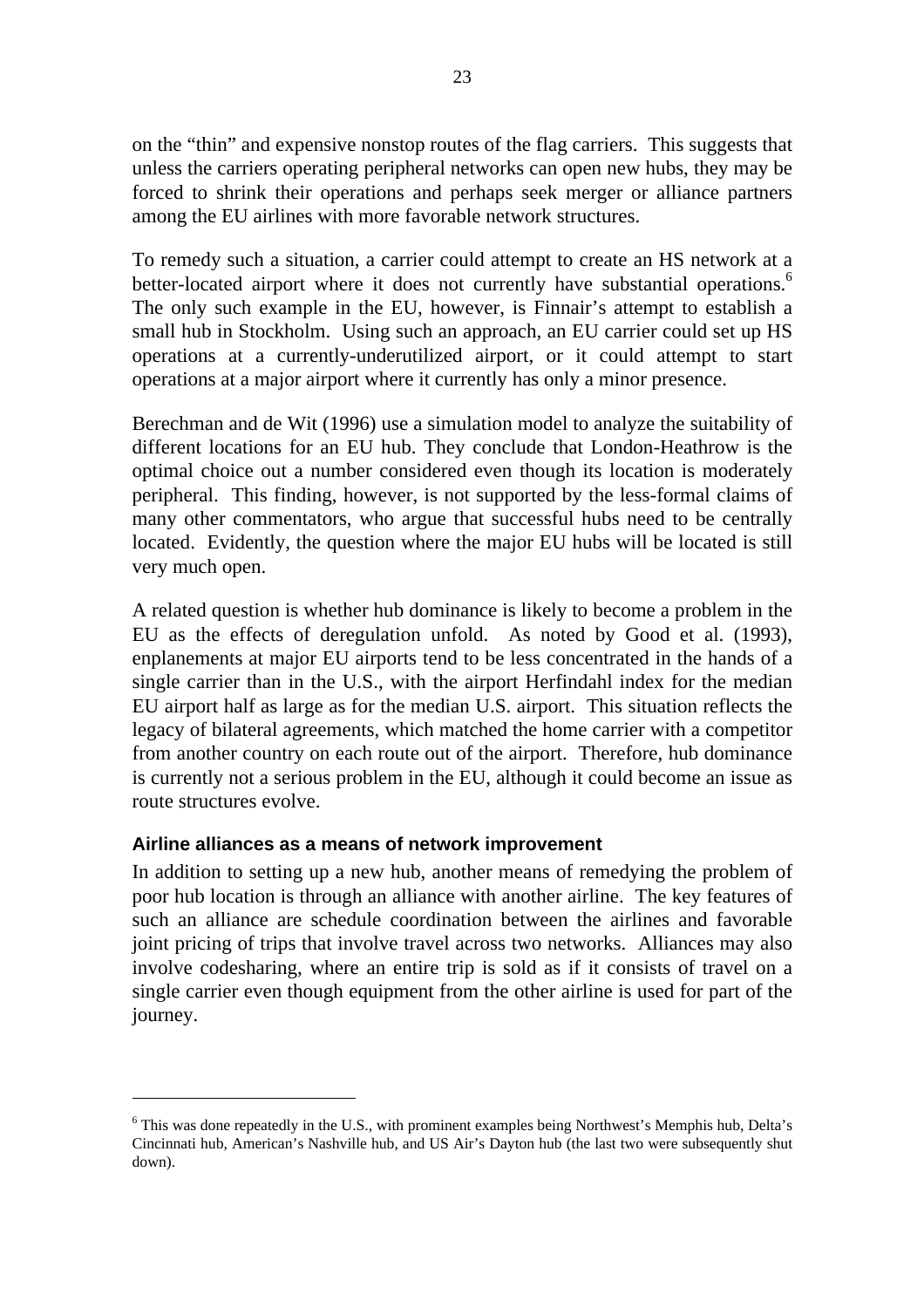Such an alliance is represented in Figure 4, using a diagram that also applies to intercontinental alliances such as the one between Northwest and KLM. The figure shows a linkage between the airlines operating hubs  $H_1$  and  $H_2$ . The carriers serve a number of cities out of their hubs, and they both serve the route between the hub airports. The advantage of the alliance arises because the two networks have little overlap. As a result, the alliance can initiate seamless service between, say, cities  $C_k$  and  $C_n$ , which were not previously connected by a single carrier. Passengers from  $C_k$  might travel along carrier 1's spoke routes as far as  $H_2$ , where they then switch to carrier 2's flight to city  $C_n$ . Coordination of schedules minimizes the layover at  $H_2$ , and the fare for the trip is chosen by the carriers in order to maximize their joint profit

*Figure 4. Two HS Networks Linked by an Airline Alliance*



Joint profit maximization leads to a lower fare in this city-pair market than would be charged under noncooperative pricing of a traditional interline trip. By reducing fares, cooperation thus stimulates travel in this and other city-pair markets served by the alliance. The result is greater traffic densities and lower costs per passenger within both HS networks, which allows more-competitive pricing of the single-airline trips that occur within each network. The negative effect of the alliance, however, is that competition is reduced in the interhub market between  $H_1$  and  $H_2$ , which is now effectively served by a single airline instead of by two. Passengers in this market are likely to pay higher fares. Note that in the intercontinental context, the two networks are on different continents. In the Northwest-KLM case,  $H_1$  would be Detroit and  $H_2$  Amsterdam. In the intra-EU case,  $H_1$  could be SAS's Stockholm hub while  $H_2$  could be Swissair's Zurich hub.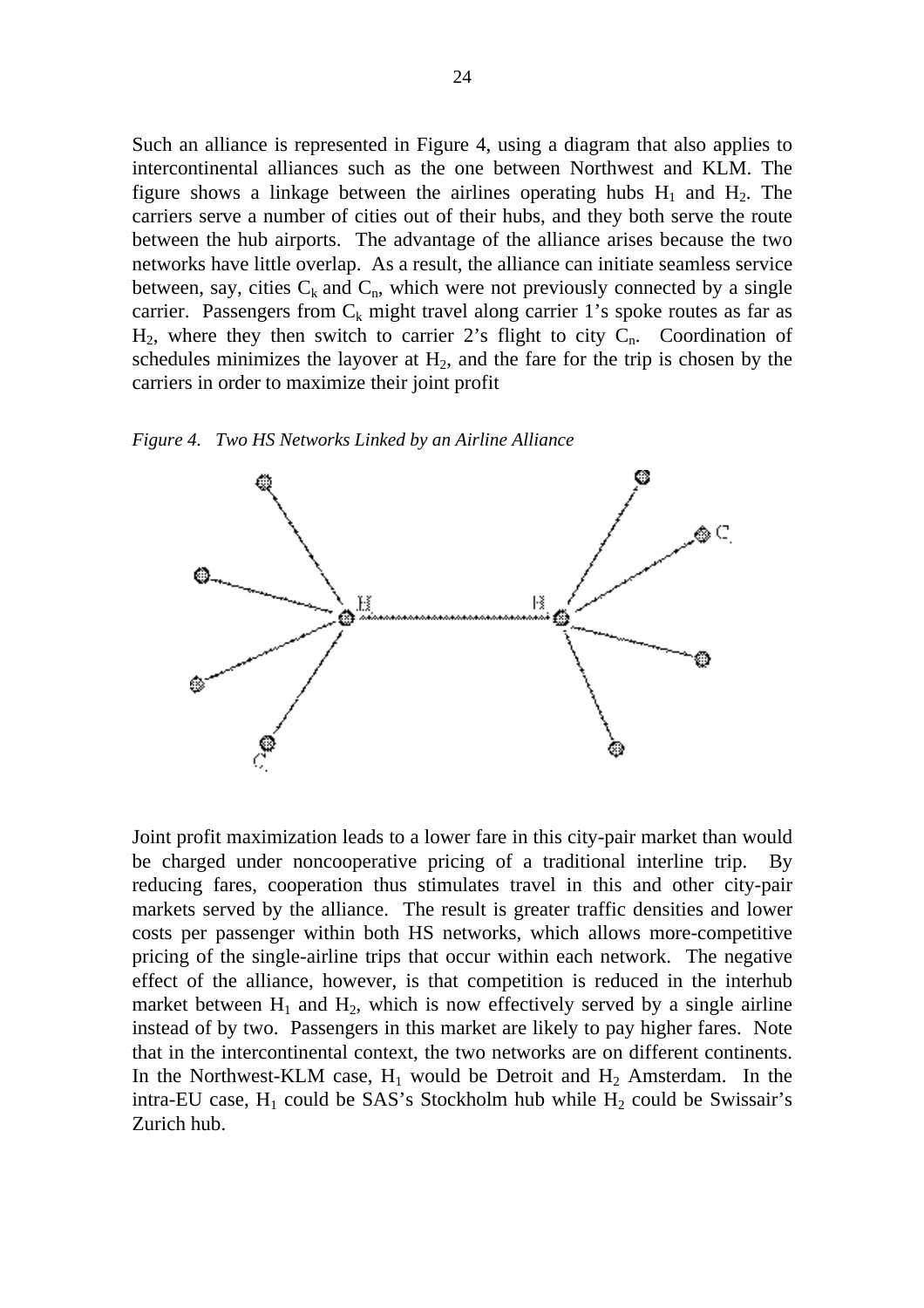Youseef and Hansen (1994) provide an illuminating analysis of the alliance between Swissair and SAS in the late 1980's, an alliance that is no longer functioning. They show that, as a result of the SAS-Swissair alliance, connecting flights from SAS hubs to endpoints of the Swissair network increased by 12 percent. Berechman and de Wit (1996), however, argue that attempts to form intra-EU alliances have so far met with limited success, with the focus now shifting to intercontinental alliances, mainly those with U.S. carriers.

Although intra-EU alliances have not met with much success thus far, it is possible that deregulation will stimulate their reemergence in the longer run. This may occur as peripheral carriers attempt to preserve traffic in the face of competition from carriers operating centrally-located hubs. Successful alliances with U.S. airlines may also improve the competitive position of EU carriers such as KLM by feeding trans-Atlantic traffic into their EU networks, thus raising traffic densities and allowing more-competitive pricing of intra-EU trips.

While the preceding discussion has indicated the nature of route reorganization that is required to improve the operating efficiency of EU carriers, several obstacles exist that may impede such reorganization The first obstacle is airport congestion, which may frustrate attempts by the carriers to build HS networks, while also limiting a general expansion of service in response to deregulation. The second is the existence of intermodal competition from rail service, which may restrict the development of HS networks. These obstacles are considered in the next two sections.

## **Congestion at EU airports: effects and remedies**

Traffic congestion, which currently afflicts most major airports in the EU, may impede the reorganization of existing route networks as well as the initiation of new services. Airport congestion must clearly be taken into account when considering likely network structures and hub locations as well as the future competitive situation in the EU.

Because of airport congestion, the slots necessary for a new carrier to start substantial operations at a major airport will be unavailable in many cases. Congestion may also prevent incumbent carriers from expanding their operations. Thus, a carrier wishing to increase the extent of connecting traffic within its radial network by increasing flight frequency and adding new endpoint cities may find its efforts blocked by airport capacity constraints.

The emergence of lost-cost carriers such as Southwest and America West has been an important source of competition in the U.S., but these carriers have focused on undertutilized airports in gaining a market foothold. Limitations on airport access may restrict the parallel growth of new carriers within the EU.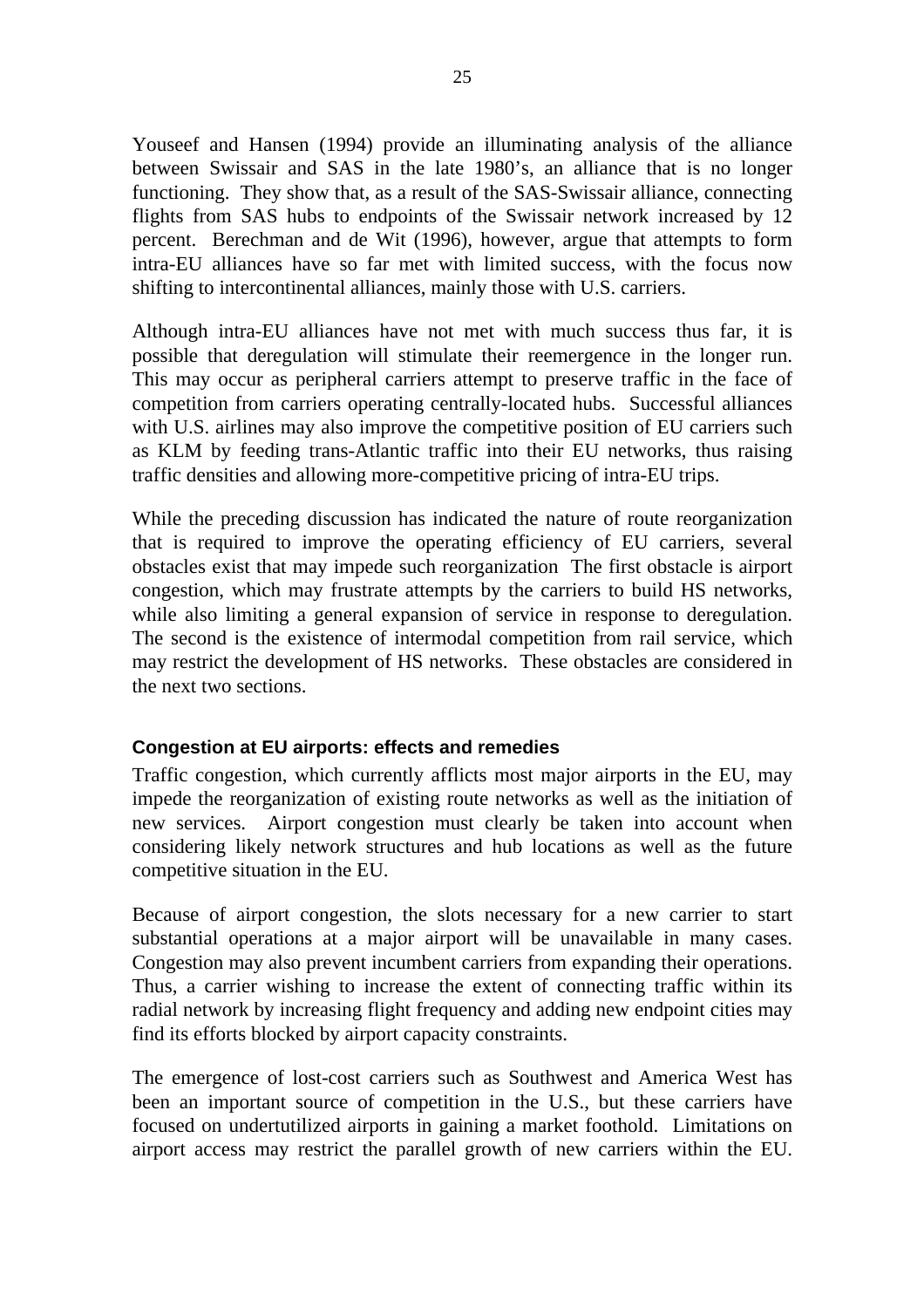Since private ownership makes the cost advantage of such carriers relative to the incumbents (who are government-owned) even more dramatic than in the U.S., limitations on their growth would be especially harmful. Competition from such carriers could provide a powerful force in trimming the bloated cost structures of the EU flag carriers.

This discussion suggests that by limiting the formation of new networks, by restricting the expansion of existing radial networks to provide HS service, and by potentially restricting the growth of new private carriers, airport congestion may prevent full realization of the gains from airline deregulation in the EU. Also, the problem of airport congestion may explain the sluggish response of the EU carriers in initiating new service over the 1993-1996 period, as discussed in Section 3.4 above. This suggests that an attack on the congestion problem should be an important component (or complement) of EU deregulation policy.

While a commonly proposed solution to airport congestion is investment in new airport capacity, a simpler and less-costly solution is readily available. This solution involves the use of congestion pricing, which raises the airport landing fees paid by the carriers during congested hours without affecting the fees paid at off-peak times. In response to this price differential, the airlines are likely to reschedule some peak-hour flights so that they arrive instead during the off-peak period. The result is a reduction in traffic at the airport during the most-crowded hours. In contrast to the billion-dollar expenditures required to enlarge airport capacity, implementation of this solution is essentially costless. All that is required are minor changes in the billing system under which landing-fee charges are computed.

Evidently, the standard theory underlying congestion pricing also applies to air traffic. The first step is to recognize that each airline flight using the airport during peak hours imposes, by generating delays, an externality on every other flight during the same peak hour: if an extra flight were added to the landing queue, landings would occur more slowly for the remaining flights. Each of these flights would then incur a slight increase in operating cost as well as an increase in passenger time costs because of the extra delay caused by the longer landing queue. When these costs are added across all flights, the result is a measure of the externality damage imposed by the additional flight, which equals the total cost of the added congestion it causes*.*

Under congestion pricing, the peak-hour landing fee for each flight is raised by an amount equal to this externality damage. Since *each* flight in the landing queue imposes congestion on all other flights, flights are treated symmetrically, with each flight arriving at a given time paying the same congestion fee. The proper congestion fee can be estimated using airline cost data as well as information on the value of passenger time.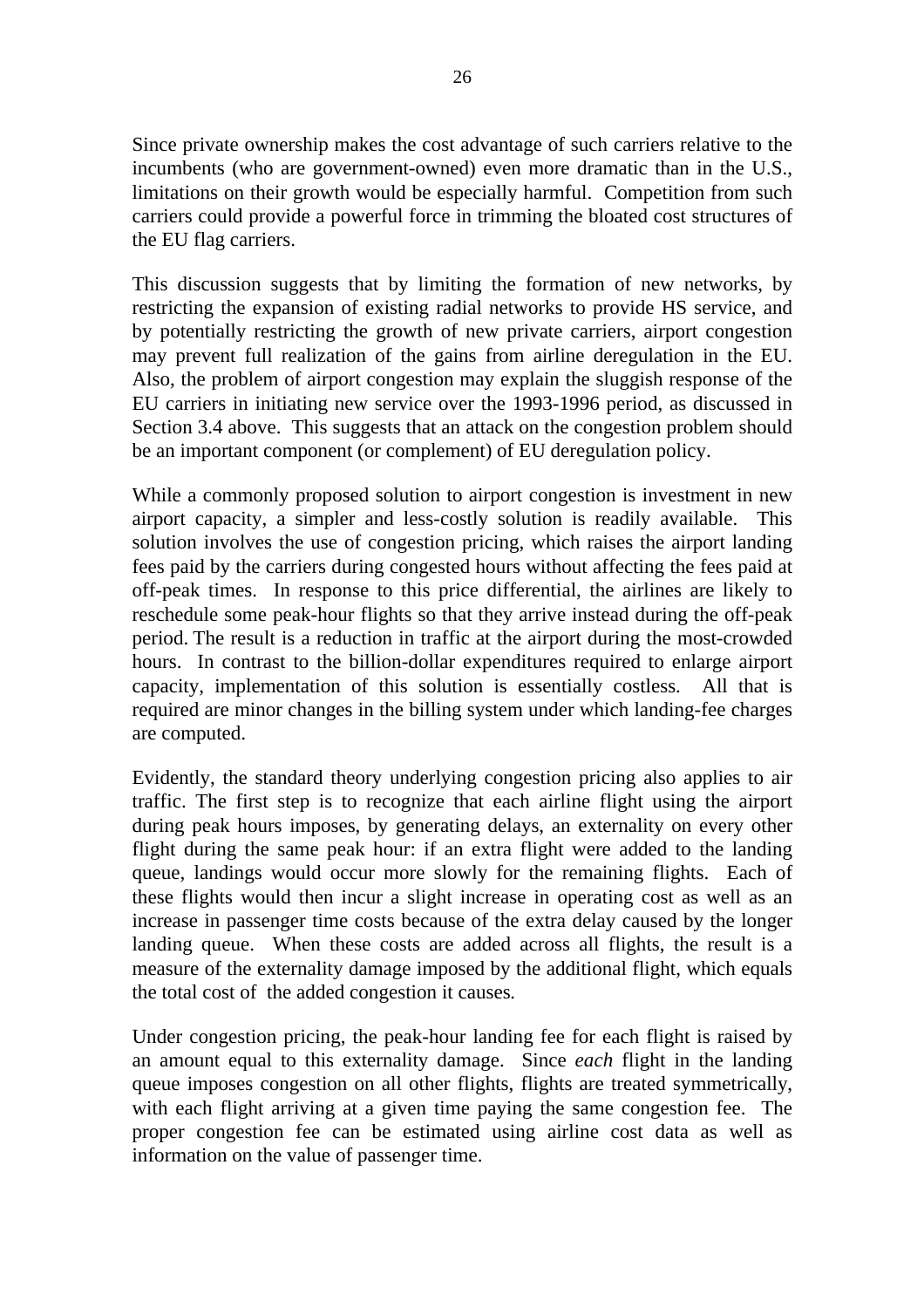Since congestion is absent during off-peak hours, an additional flight during this period causes no delay, and thus generates no externality damage. This implies that the optimal congestion fee equals zero. Thus, off-peak flights pay the airport's usual landing fee, while peak-hour flights pay this fee plus an incremental congestion charge.

Faced with a peak/off-peak differential in landing fees, carriers are likely to reschedule some flights away from the peak hours.<sup>7</sup> To see what may happen, consider afternoon peak-hour arrivals at a congested airport. These arrivals are likely to include flights from cities that are centers of business activity as well as flights returning from vacation spots. While the latter flights are full of leisure travelers who may have considerable scheduling flexibility, passengers on the former flights include many businessmen returning home at the end of a work trip to a distant business center. These passengers have considerably less scheduling flexibility because an earlier arrival cuts short a work day at the endpoint of their trip, while a later arrival means a pointless wait before returning home.

Given these differences in passenger composition between flights, the airline facing a peak-hour congestion fee is likely to reschedule the vacation flight to either an earlier or later off-peak arrival, while leaving the arrival time of the business flight unchanged. This rescheduling reduces the airport's peak-hour congestion. In a deregulated environment, where fares are determined by the carrier, these congestion fees are likely to be passed on in fares, which are then higher for peak-hour flights. As a result, flight arrival times will be guided by the wishes of passengers, taking the resulting time-of-day fare differential into account. Vacationers will not pay the higher fares associated with a peak-hour arrival, while businessmen will do so. Flight arrivals will then be shifted to offpeak hours by demand forces, taking the congestion externality into account.

No estimates of the expected benefits of congestion pricing at EU airports are available. In the U.S., such benefits have been quantified by Daniels (1995) and Winston (1991). Daniels studies the effect of congestion pricing at the Minneapolis-St. Paul airport (MSP), and concludes that such a system would reduce the costs of congestion by 24 percent. In addition, he concludes that with congestion fees in place, traffic at the airport could increase by 30 percent without raising the delay costs incurred by airlines and passengers beyond the current level. Thus, implementation of congestion pricing is equivalent to increasing the capacity of the MSP airport by 30 percent*.* Unlike actual capacity expansion, this outcome can be achieved with a zero resource cost. Winston (1991) provides an estimate of the aggregate welfare gain in the U.S. from

 $\overline{a}$ 

 $<sup>7</sup>$  Doganis (1992) indicates that landing fees at London's Heathrow and Gatwick airports have exhibited a</sup> peak/off-peak differential since the 1970s. However, he states that this differential appears to have had little effect on airline scheduling decisions.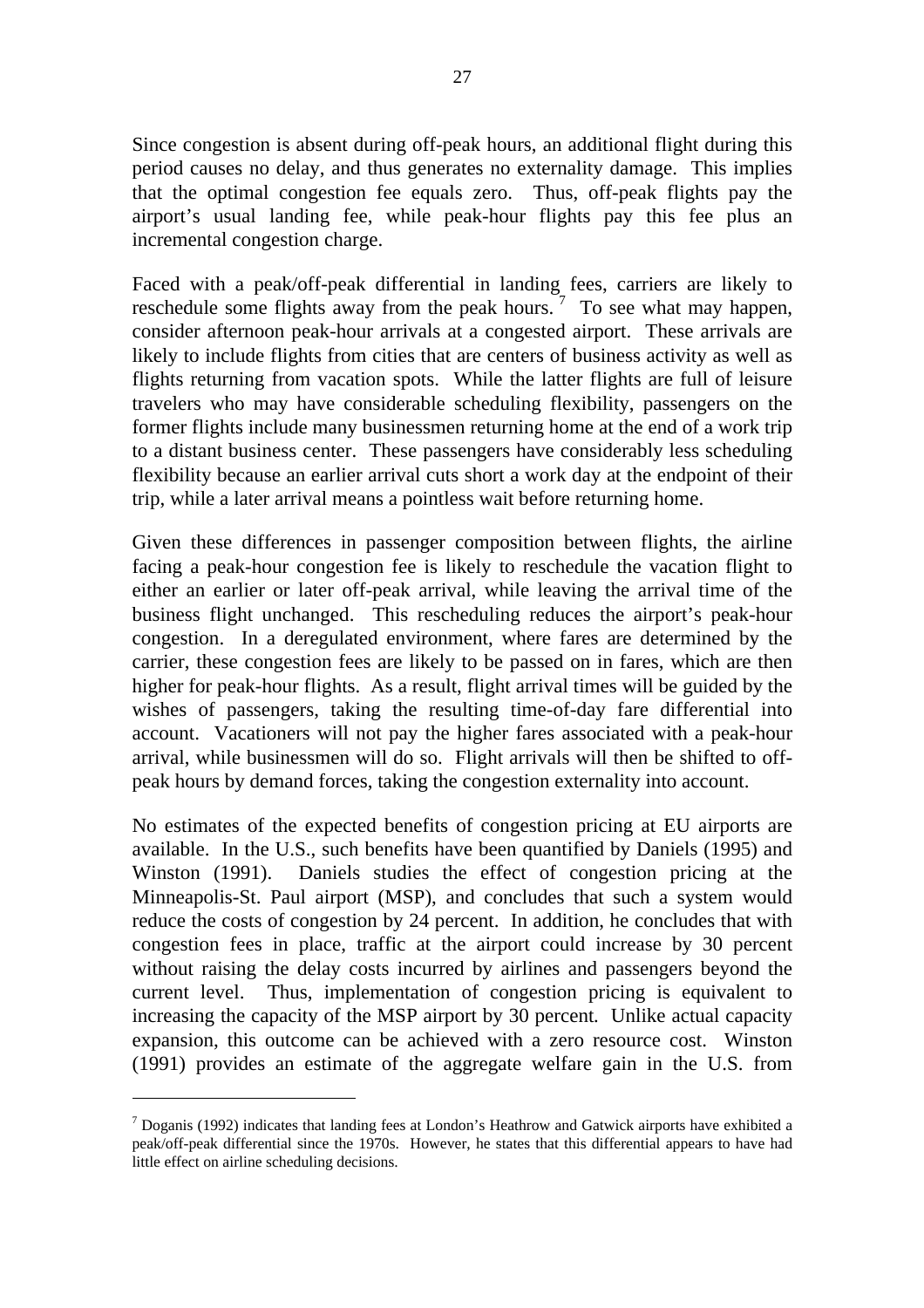congestion pricing, assuming current airport capacity. He shows that the welfare gain equals \$4 billion per year, a number about one-third as large as the total passenger cost-savings from deregulation.

Because airport congestion is an even more serious problem in the EU than in the U.S., the gains from congestion pricing at EU airports would be substantial. Implementation of such a system would make it more likely that the full benefits of deregulation will be realized by EU passengers.

### **The effects of intermodal competition**

While airport congestion may impede the formation of HS networks in the EU, another force that may limit their development is intermodal competition from rail service. To see the reason, consider Figure 3. If the only routing option for passengers in the  $C_n$ - $C_{n-1}$  city-pair is a connecting trip through hub  $H_1$  or  $H_2$ , then these passengers may prefer direct rail service given the high time cost of the airline trip. While this outcome is especially likely when the hub is peripherally located (as is  $H_2$ ), rail competition may limit the appeal of HS trips even with a centrally-located hub such as  $H_1$ . Thus, the greater convenience of surface travel in the EU may make connecting airline trips uncompetitive in terms of time cost for a much greater share of city-pair markets than in the U.S. case. Connecting trips between cities located at opposite ends of the EU will be viable, but this may not be true for cities that are relatively close. These observations suggest that efficiency gains from route-structure reorganization may be harder to achieve in the EU than in the U.S. case, where rail competition is less important.

Because of the interaction between the air and rail service, airline deregulation and policies toward rail transport in the EU are fundamentally linked. Policies toward rail transport will help determine the long-run effects of EU airline deregulation, and deregulation will in turn affect the demand for rail service. For example, a policy of rail deregulation, which would remove government train subsidies and raise fares, without improvements in service quality, would lessen the competition faced by airlines. This in turn would reduce the constraints on the formation of HS networks, enhancing the effects of airline deregulation. But this outcome is quite unlikely, since the goal of the rail deregulation in the EU is, on the contrary, to make railways more competitive. See Commission of the European Communities (1995, 1996b).

It could be argued that an additional impediment to the formation of HS networks in Europe is the shorter average stage length relative to the U.S., mentioned above. The closer proximity of EU cities may make the stage length for the spokes of an HS network uneconomically short, so that such networks become difficult to operate. A counterargument, however, points to the fact that air travel between cities in the Eastern half of the U.S., which is about the size of the EU,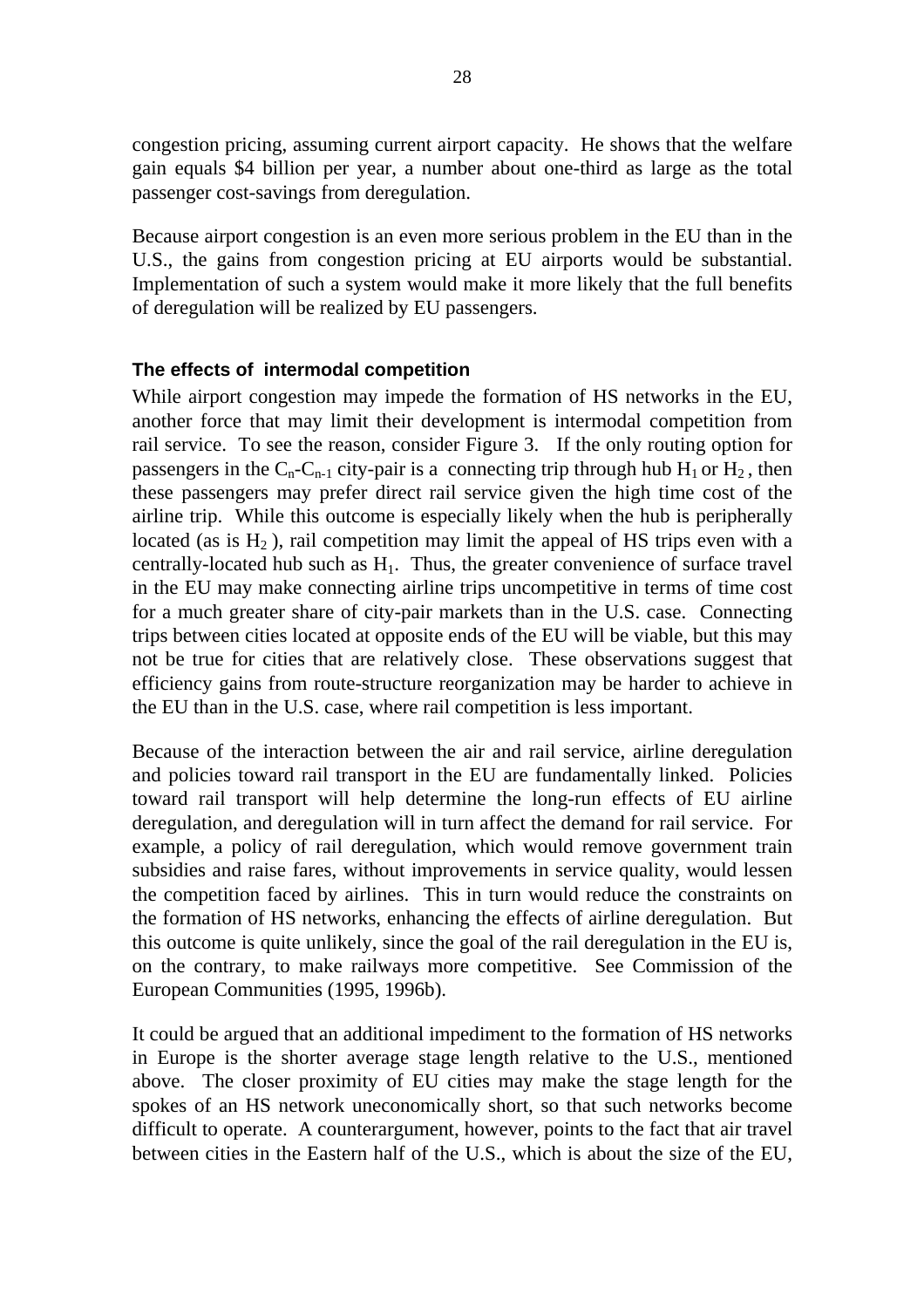often involves a connecting trip. This suggests that lower stage lengths do not represent as serious an obstacle to the formation of HS networks as rail competition and airport congestion.

## **Conclusion**

This paper has provided an exhaustive discussion of the impact of airline deregulation in the U.S., followed by a discussion of the likely effects of deregulation in the EU. The paper argues that the benefits of U.S. deregulation, as manifested in lower fares, were generated in part by the reorganization of route structures into HS networks.

The same reorganization is identified as a means for improving airline efficiency in the EU, which is currently far below that of U.S. carriers. Such an efficiency improvement is necessary if EU deregulation is to lead to lower fares, as in the U.S. However, the paper identifies various impediments to a full-scale exploitation of the HS network structure in Europe. One impediment is airport congestion, which is more serious in the EU than in the U.S. A major conclusion of the paper is that the potential benefits of deregulation may not be fully realized unless the airport-congestion problem is solved. Congestion pricing is identified as the best tool for attacking this problem.

The most important factor in the long run, however, may be the effect of intermodal competition from rail service. By reducing the willingness of passengers to undertake circuitous airline trips, competing rail service is an impediment to the formation of HS networks. While greater airline efficiency requires higher traffic densities, the extensive train competition in the EU, by limiting trip circuity, may prevent the development of effective HS networks, which are necessary to achieve such densities.

This paper has raised questions that should be addressed more deeply in subsequent research. First, although the paper has argued that the optimal route structure in the EU is the HS network, this issue has not been analyzed in a rigorous fashion. To prove that HS networks are optimal in the presence of competitive rail service, it would be necessary to construct a detailed and realistically-calibrated network model that takes rail service into account. A related question concerns the impact on the airline industry of policies toward rail transport. As noted above, it is important to understand the effect of deregulation of rail service on the efficiency gains from airline deregulation. Again, a proper treatment of this issue should be based on a detailed model. These questions are central to the future of European transport, and additional work devoted to answering them deserves high priority.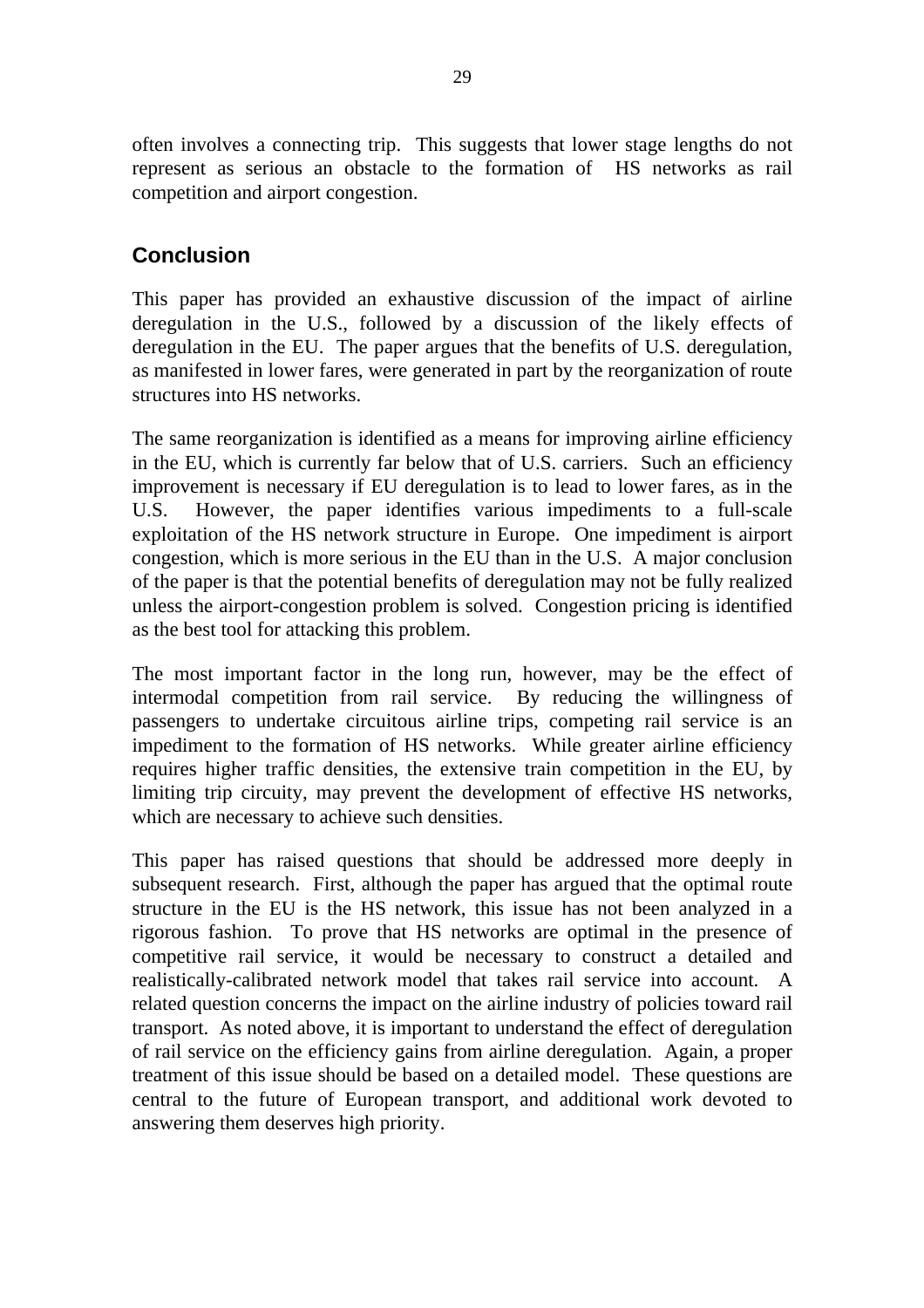#### **References**

Association of European Airlines, 1997, *Yearbook 1997*.

- Berechman, Joseph, and Jaap de Wit, 1996, "An Analysis of the Effects of European Aviation Deregulation on an Airline's Choice of a Primary West European Hub Airport," *Journal of Transport Economics and Policy* 30, 251-274.
- Berry, Steven T., Michael Carnall, and Pablo T. Spiller, 1996, "Airline Hubs: Costs, Markups and the Implications of Customer Heterogeneity," unpublished paper, University of California, Berkeley.
- Borenstein, Severin, 1989, "Hubs and High Fares: Dominance and Market Power in the U.S. Airline Industry," *Rand Journal of Economics* 20, 344-365.
- Borenstein, Severin, 1992, "The Evolution of U.S. Airline Competition," *Journal of Economic Perspectives* 6, 45-47.
- Borenstein, Severin, and Nancy L. Rose, 1994, "Competition and Price Dispersion in the U.S. Airline Industry," *Journal of Political Economy* 102, 653-683.
- Brueckner, Jan K., and Pablo T. Spiller, 1991, "Competition and Mergers in Airline Networks," *International Journal of Industrial Organization* 9, 323-342.
- Brueckner, Jan K., Nichola J. Dyer and Pablo T. Spiller, 1992, "Fare Determination in Airline Hub-and-Spoke Networks," *Rand Journal of Economics* 23, 309-333.
- Brueckner, Jan K., and Pablo T. Spiller, 1994, "Economies of Traffic Density in the Deregulated Airline Industry," *Journal of Law and Economics* 37, 379-415.
- Commission of the European Communities, 1995, *Towards Fair and Efficient Pricing in Transport,* Green Paper, 20.12.1995 COM(95) 691 final, Brussels.
- Commission of the European Communities, 1996a, *Air Traffic Management. Freeing Europe's Airspace*, White Paper, 06.03.1996 COM(96) 421 final, Brussels.
- Commission of the European Communities, 1996b, *A Strategy for Revitalizing the Community's Railways*, White Paper, 30.07.1996 COM(96) 57 final, Brussels.